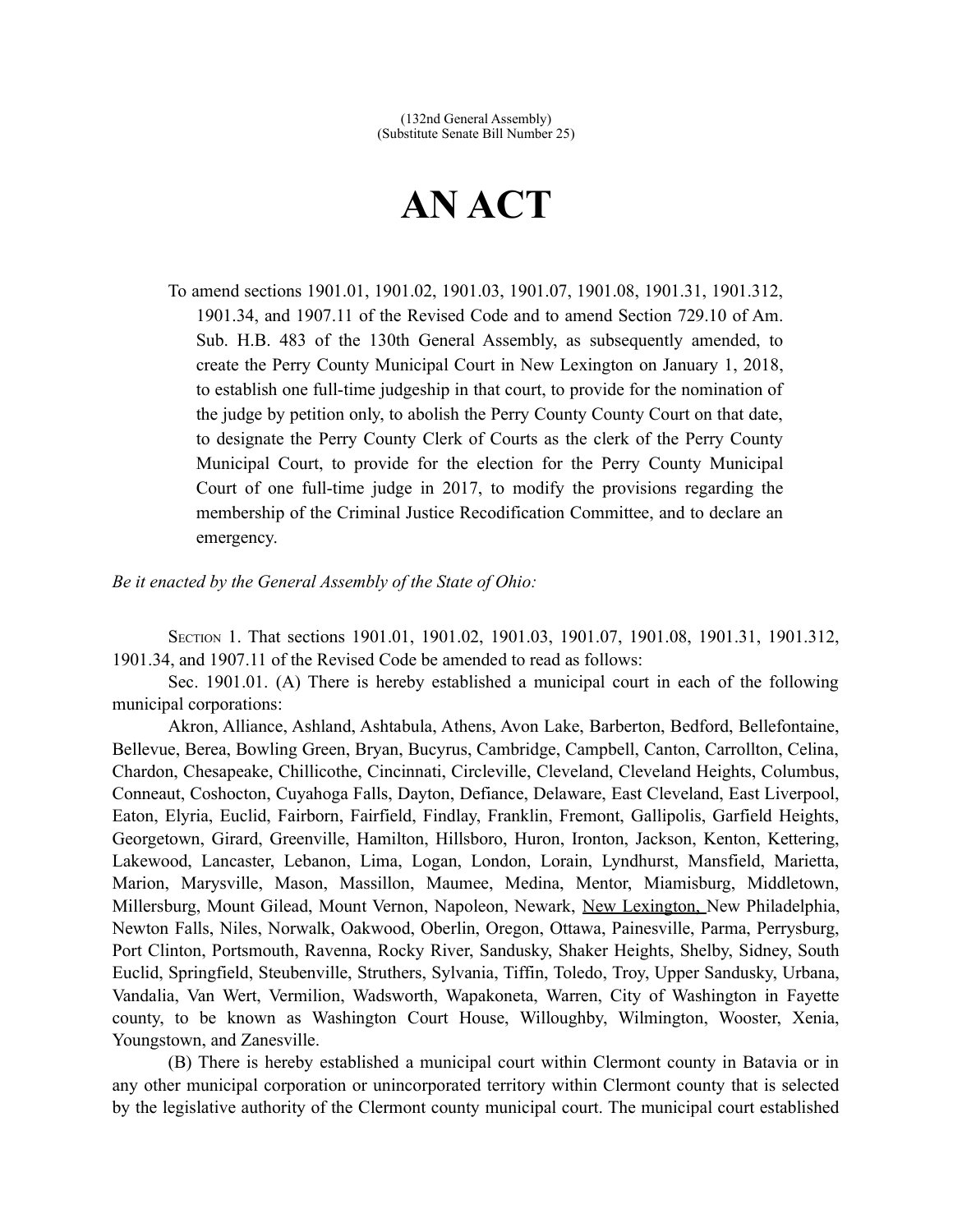by this division is a continuation of the municipal court previously established in Batavia by this section before the enactment of this division.

(C) There is hereby established a municipal court within Columbiana county in Lisbon or in any other municipal corporation or unincorporated territory within Columbiana county, except the municipal corporation of East Liverpool or Liverpool or St. Clair township, that is selected by the judges of the municipal court pursuant to division (I) of section 1901.021 of the Revised Code.

(D) Effective January 1, 2008, there is hereby established a municipal court within Erie county in Milan or in any other municipal corporation or unincorporated territory within Erie county that is within the territorial jurisdiction of the Erie county municipal court and is selected by the legislative authority of that court.

(E) The Cuyahoga Falls municipal court shall remain in existence until December 31, 2008, and shall be replaced by the Stow municipal court on January 1, 2009.

(F) Effective January 1, 2009, there is hereby established a municipal court in the municipal corporation of Stow.

(G) Effective July 1, 2010, there is hereby established a municipal court within Montgomery county in any municipal corporation or unincorporated territory within Montgomery county, except the municipal corporations of Centerville, Clayton, Dayton, Englewood, Germantown, Kettering, Miamisburg, Moraine, Oakwood, Union, Vandalia, and West Carrollton and Butler, German, Harrison, Miami, and Washington townships, that is selected by the legislative authority of that court.

(H) Effective January 1, 2013, there is hereby established a municipal court within Sandusky county in any municipal corporation or unincorporated territory within Sandusky county, except the municipal corporations of Bellevue and Fremont and Ballville, Sandusky, and York townships, that is selected by the legislative authority of that court.

Sec. 1901.02. (A) The municipal courts established by section 1901.01 of the Revised Code have jurisdiction within the corporate limits of their respective municipal corporations, or, for the Clermont county municipal court, the Columbiana county municipal court, and, effective January 1, 2008, the Erie county municipal court, within the municipal corporation or unincorporated territory in which they are established, and are courts of record. Each of the courts shall be styled ".................................. municipal court," inserting the name of the municipal corporation, except the following courts, which shall be styled as set forth below:

(1) The municipal court established in Chesapeake that shall be styled and known as the "Lawrence county municipal court";

(2) The municipal court established in Cincinnati that shall be styled and known as the "Hamilton county municipal court";

(3) The municipal court established in Ravenna that shall be styled and known as the "Portage county municipal court";

(4) The municipal court established in Athens that shall be styled and known as the "Athens county municipal court";

(5) The municipal court established in Columbus that shall be styled and known as the "Franklin county municipal court";

(6) The municipal court established in London that shall be styled and known as the "Madison county municipal court";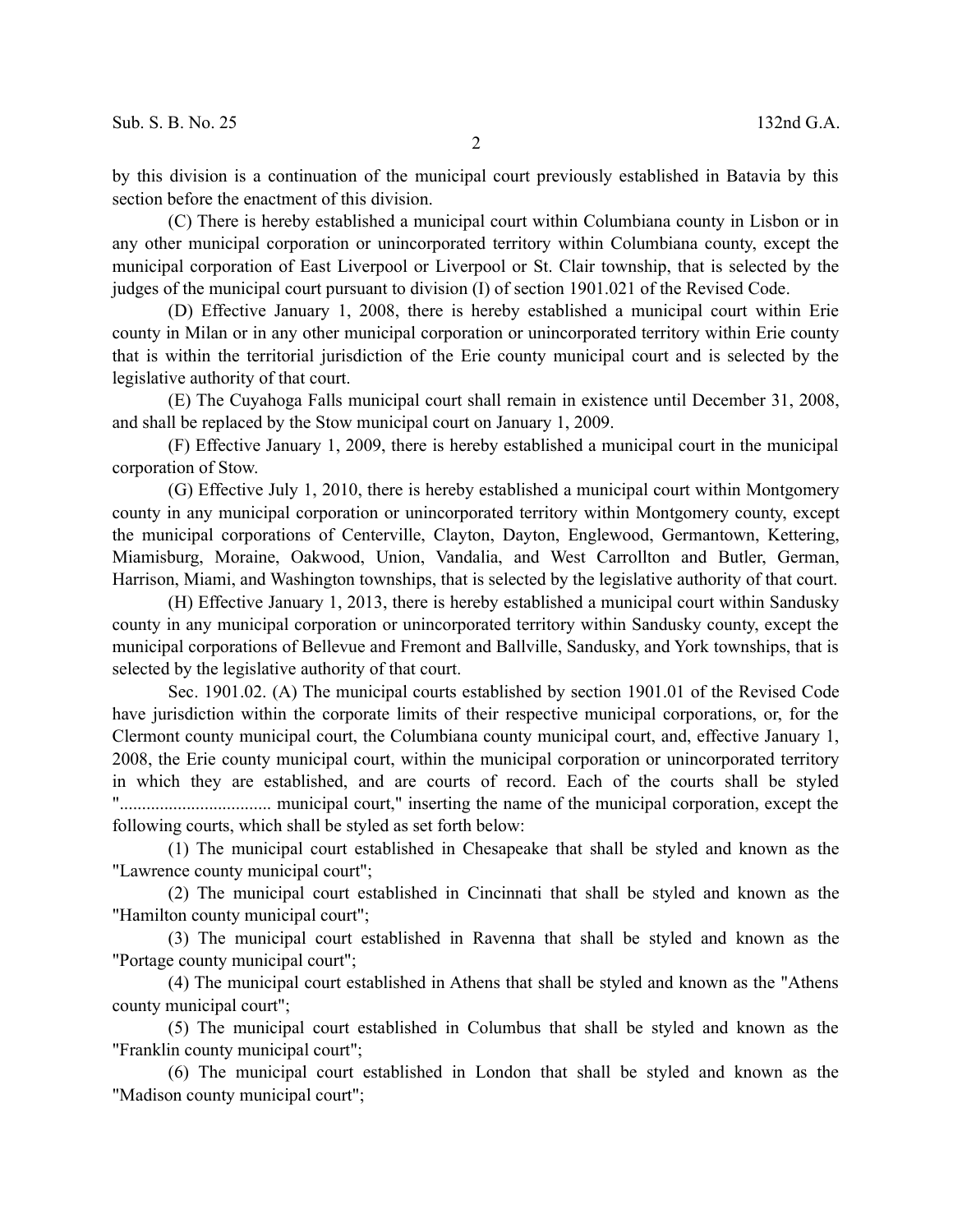3

(7) The municipal court established in Newark that shall be styled and known as the "Licking county municipal court";

(8) The municipal court established in Wooster that shall be styled and known as the "Wayne county municipal court";

(9) The municipal court established in Wapakoneta that shall be styled and known as the "Auglaize county municipal court";

(10) The municipal court established in Troy that shall be styled and known as the "Miami county municipal court";

(11) The municipal court established in Bucyrus that shall be styled and known as the "Crawford county municipal court";

(12) The municipal court established in Logan that shall be styled and known as the "Hocking county municipal court";

(13) The municipal court established in Urbana that shall be styled and known as the "Champaign county municipal court";

(14) The municipal court established in Jackson that shall be styled and known as the "Jackson county municipal court";

(15) The municipal court established in Springfield that shall be styled and known as the "Clark county municipal court";

(16) The municipal court established in Kenton that shall be styled and known as the "Hardin county municipal court";

(17) The municipal court established within Clermont county in Batavia or in any other municipal corporation or unincorporated territory within Clermont county that is selected by the legislative authority of that court that shall be styled and known as the "Clermont county municipal court";

(18) The municipal court established in Wilmington that, beginning July 1, 1992, shall be styled and known as the "Clinton county municipal court";

(19) The municipal court established in Port Clinton that shall be styled and known as the "Ottawa county municipal court";

(20) The municipal court established in Lancaster that, beginning January 2, 2000, shall be styled and known as the "Fairfield county municipal court";

(21) The municipal court established within Columbiana county in Lisbon or in any other municipal corporation or unincorporated territory selected pursuant to division (I) of section 1901.021 of the Revised Code, that shall be styled and known as the "Columbiana county municipal court";

(22) The municipal court established in Georgetown that, beginning February 9, 2003, shall be styled and known as the "Brown county municipal court";

(23) The municipal court established in Mount Gilead that, beginning January 1, 2003, shall be styled and known as the "Morrow county municipal court";

(24) The municipal court established in Greenville that, beginning January 1, 2005, shall be styled and known as the "Darke county municipal court";

(25) The municipal court established in Millersburg that, beginning January 1, 2007, shall be styled and known as the "Holmes county municipal court";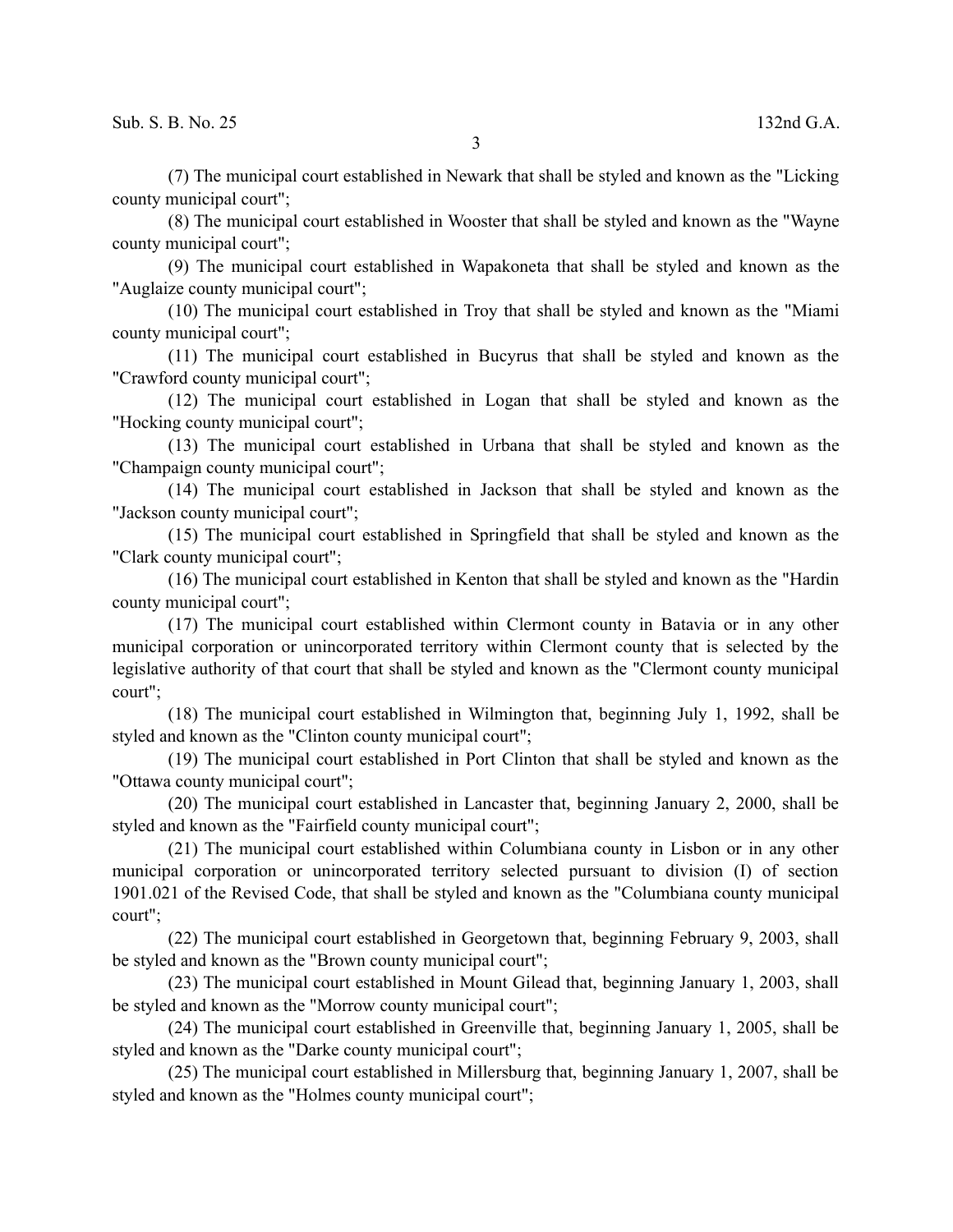(26) The municipal court established in Carrollton that, beginning January 1, 2007, shall be styled and known as the "Carroll county municipal court";

(27) The municipal court established within Erie county in Milan or established in any other municipal corporation or unincorporated territory that is within Erie county, is within the territorial jurisdiction of that court, and is selected by the legislative authority of that court that, beginning January 1, 2008, shall be styled and known as the "Erie county municipal court";

(28) The municipal court established in Ottawa that, beginning January 1, 2011, shall be styled and known as the "Putnam county municipal court";

(29) The municipal court established within Montgomery county in any municipal corporation or unincorporated territory within Montgomery county, except the municipal corporations of Centerville, Clayton, Dayton, Englewood, Germantown, Kettering, Miamisburg, Moraine, Oakwood, Union, Vandalia, and West Carrollton and Butler, German, Harrison, Miami, and Washington townships, that is selected by the legislative authority of that court and that, beginning July 1, 2010, shall be styled and known as the "Montgomery county municipal court";

(30) The municipal court established within Sandusky county in any municipal corporation or unincorporated territory within Sandusky county, except the municipal corporations of Bellevue and Fremont and Ballville, Sandusky, and York townships, that is selected by the legislative authority of that court and that, beginning January 1, 2013, shall be styled and known as the "Sandusky county municipal court";

(31) The municipal court established in Tiffin that, beginning January 1, 2014, shall be styled and known as the "Tiffin-Fostoria municipal court.";

 $(32)$  The municipal court established in New Lexington that, beginning January 1, 2018, shall be styled and known as the "Perry county municipal court."

(B) In addition to the jurisdiction set forth in division (A) of this section, the municipal courts established by section 1901.01 of the Revised Code have jurisdiction as follows:

The Akron municipal court has jurisdiction within Bath, Richfield, and Springfield townships, and within the municipal corporations of Fairlawn, Lakemore, and Mogadore, in Summit county.

The Alliance municipal court has jurisdiction within Lexington, Marlboro, Paris, and Washington townships in Stark county.

The Ashland municipal court has jurisdiction within Ashland county.

The Ashtabula municipal court has jurisdiction within Ashtabula, Plymouth, and Saybrook townships in Ashtabula county.

The Athens county municipal court has jurisdiction within Athens county.

The Auglaize county municipal court has jurisdiction within Auglaize county.

The Avon Lake municipal court has jurisdiction within the municipal corporations of Avon and Sheffield in Lorain county.

The Barberton municipal court has jurisdiction within Coventry, Franklin, and Green townships, within all of Copley township except within the municipal corporation of Fairlawn, and within the municipal corporations of Clinton and Norton, in Summit county.

The Bedford municipal court has jurisdiction within the municipal corporations of Bedford Heights, Oakwood, Glenwillow, Solon, Bentleyville, Chagrin Falls, Moreland Hills, Orange,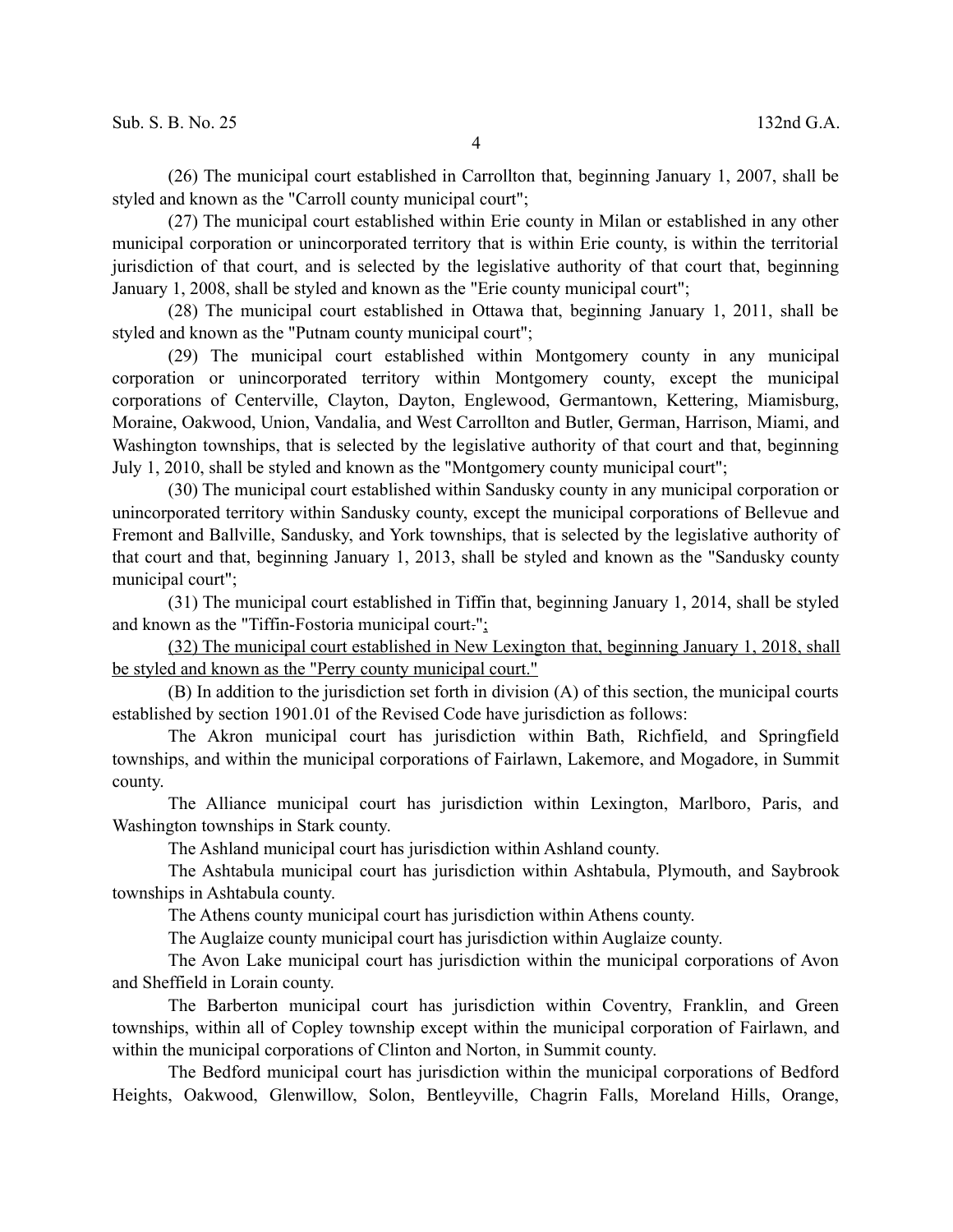Warrensville Heights, North Randall, and Woodmere, and within Warrensville and Chagrin Falls townships, in Cuyahoga county.

The Bellefontaine municipal court has jurisdiction within Logan county.

The Bellevue municipal court has jurisdiction within Lyme and Sherman townships in Huron county and within York township in Sandusky county.

The Berea municipal court has jurisdiction within the municipal corporations of Strongsville, Middleburgh Heights, Brook Park, Westview, and Olmsted Falls, and within Olmsted township, in Cuyahoga county.

The Bowling Green municipal court has jurisdiction within the municipal corporations of Bairdstown, Bloomdale, Bradner, Custar, Cygnet, Grand Rapids, Haskins, Hoytville, Jerry City, Milton Center, North Baltimore, Pemberville, Portage, Rising Sun, Tontogany, Wayne, West Millgrove, and Weston, and within Bloom, Center, Freedom, Grand Rapids, Henry, Jackson, Liberty, Middleton, Milton, Montgomery, Plain, Portage, Washington, Webster, and Weston townships in Wood county.

Beginning February 9, 2003, the Brown county municipal court has jurisdiction within Brown county.

The Bryan municipal court has jurisdiction within Williams county.

The Cambridge municipal court has jurisdiction within Guernsey county.

The Campbell municipal court has jurisdiction within Coitsville township in Mahoning county.

The Canton municipal court has jurisdiction within Canton, Lake, Nimishillen, Osnaburg, Pike, Plain, and Sandy townships in Stark county.

The Carroll county municipal court has jurisdiction within Carroll county.

The Celina municipal court has jurisdiction within Mercer county.

The Champaign county municipal court has jurisdiction within Champaign county.

The Chardon municipal court has jurisdiction within Geauga county.

The Chillicothe municipal court has jurisdiction within Ross county.

The Circleville municipal court has jurisdiction within Pickaway county.

The Clark county municipal court has jurisdiction within Clark county.

The Clermont county municipal court has jurisdiction within Clermont county.

The Cleveland municipal court has jurisdiction within the municipal corporation of Bratenahl in Cuyahoga county.

Beginning July 1, 1992, the Clinton county municipal court has jurisdiction within Clinton county.

The Columbiana county municipal court has jurisdiction within all of Columbiana county except within the municipal corporation of East Liverpool and except within Liverpool and St. Clair townships.

The Coshocton municipal court has jurisdiction within Coshocton county.

The Crawford county municipal court has jurisdiction within Crawford county.

Until December 31, 2008, the Cuyahoga Falls municipal court has jurisdiction within Boston, Hudson, Northfield Center, Sagamore Hills, and Twinsburg townships, and within the municipal corporations of Boston Heights, Hudson, Munroe Falls, Northfield, Peninsula, Reminderville, Silver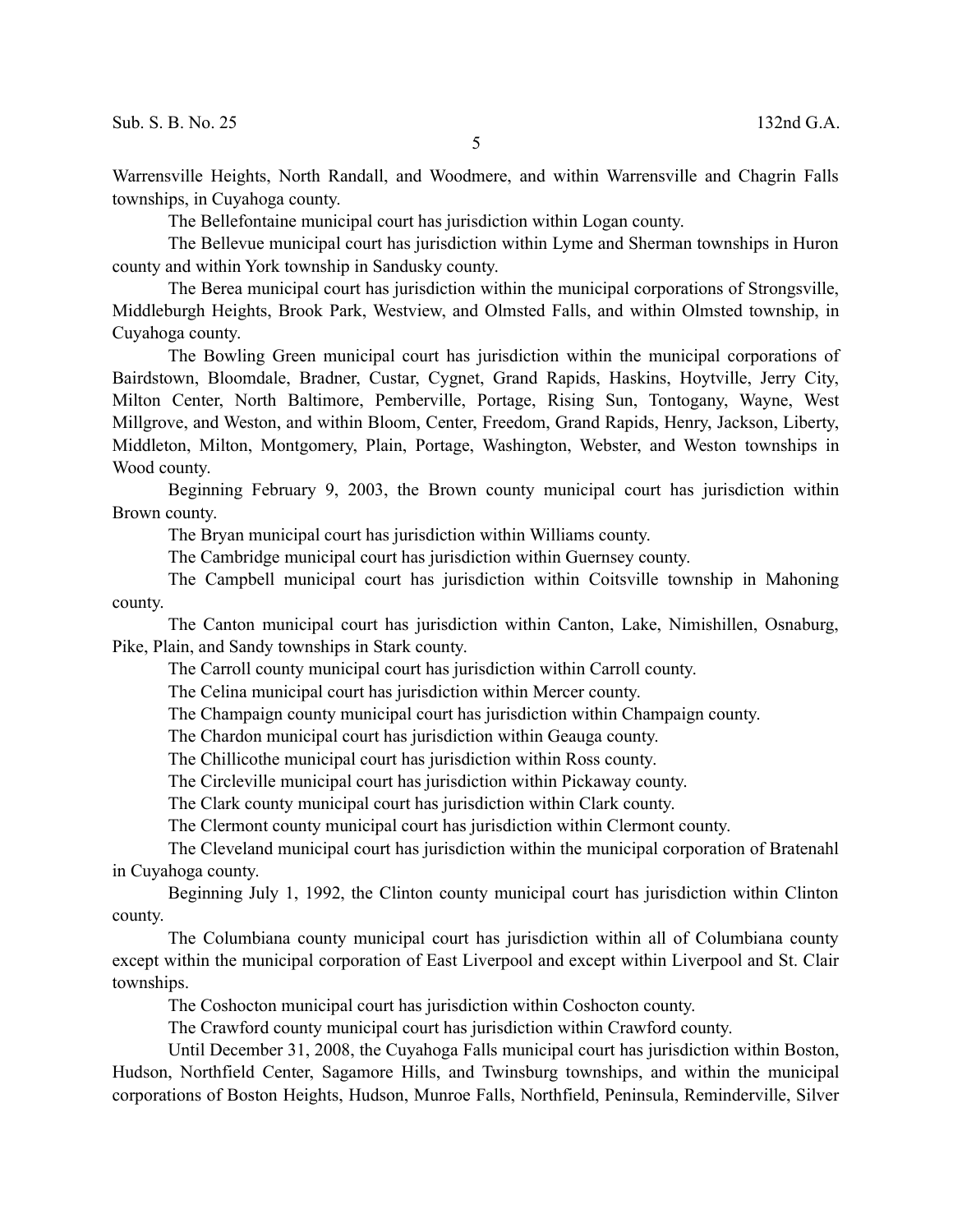Lake, Stow, Tallmadge, Twinsburg, and Macedonia, in Summit county.

Beginning January 1, 2005, the Darke county municipal court has jurisdiction within Darke county except within the municipal corporation of Bradford.

The Defiance municipal court has jurisdiction within Defiance county.

The Delaware municipal court has jurisdiction within Delaware county.

The East Liverpool municipal court has jurisdiction within Liverpool and St. Clair townships in Columbiana county.

The Eaton municipal court has jurisdiction within Preble county.

The Elyria municipal court has jurisdiction within the municipal corporations of Grafton, LaGrange, and North Ridgeville, and within Elyria, Carlisle, Eaton, Columbia, Grafton, and LaGrange townships, in Lorain county.

Beginning January 1, 2008, the Erie county municipal court has jurisdiction within Erie county except within the townships of Florence, Huron, Perkins, and Vermilion and the municipal corporations of Bay View, Castalia, Huron, Sandusky, and Vermilion.

The Fairborn municipal court has jurisdiction within the municipal corporation of Beavercreek and within Bath and Beavercreek townships in Greene county.

Beginning January 2, 2000, the Fairfield county municipal court has jurisdiction within Fairfield county.

The Findlay municipal court has jurisdiction within all of Hancock county except within Washington township.

The Franklin municipal court has jurisdiction within Franklin township in Warren county.

The Franklin county municipal court has jurisdiction within Franklin county.

The Fremont municipal court has jurisdiction within Ballville and Sandusky townships in Sandusky county.

The Gallipolis municipal court has jurisdiction within Gallia county.

The Garfield Heights municipal court has jurisdiction within the municipal corporations of Maple Heights, Walton Hills, Valley View, Cuyahoga Heights, Newburgh Heights, Independence, and Brecksville in Cuyahoga county.

The Girard municipal court has jurisdiction within Liberty, Vienna, and Hubbard townships in Trumbull county.

The Hamilton municipal court has jurisdiction within Ross and St. Clair townships in Butler county.

The Hamilton county municipal court has jurisdiction within Hamilton county.

The Hardin county municipal court has jurisdiction within Hardin county.

The Hillsboro municipal court has jurisdiction within all of Highland county except within Madison township.

The Hocking county municipal court has jurisdiction within Hocking county.

The Holmes county municipal court has jurisdiction within Holmes county.

The Huron municipal court has jurisdiction within all of Huron township in Erie county except within the municipal corporation of Sandusky.

The Ironton municipal court has jurisdiction within Aid, Decatur, Elizabeth, Hamilton, Lawrence, Upper, and Washington townships in Lawrence county.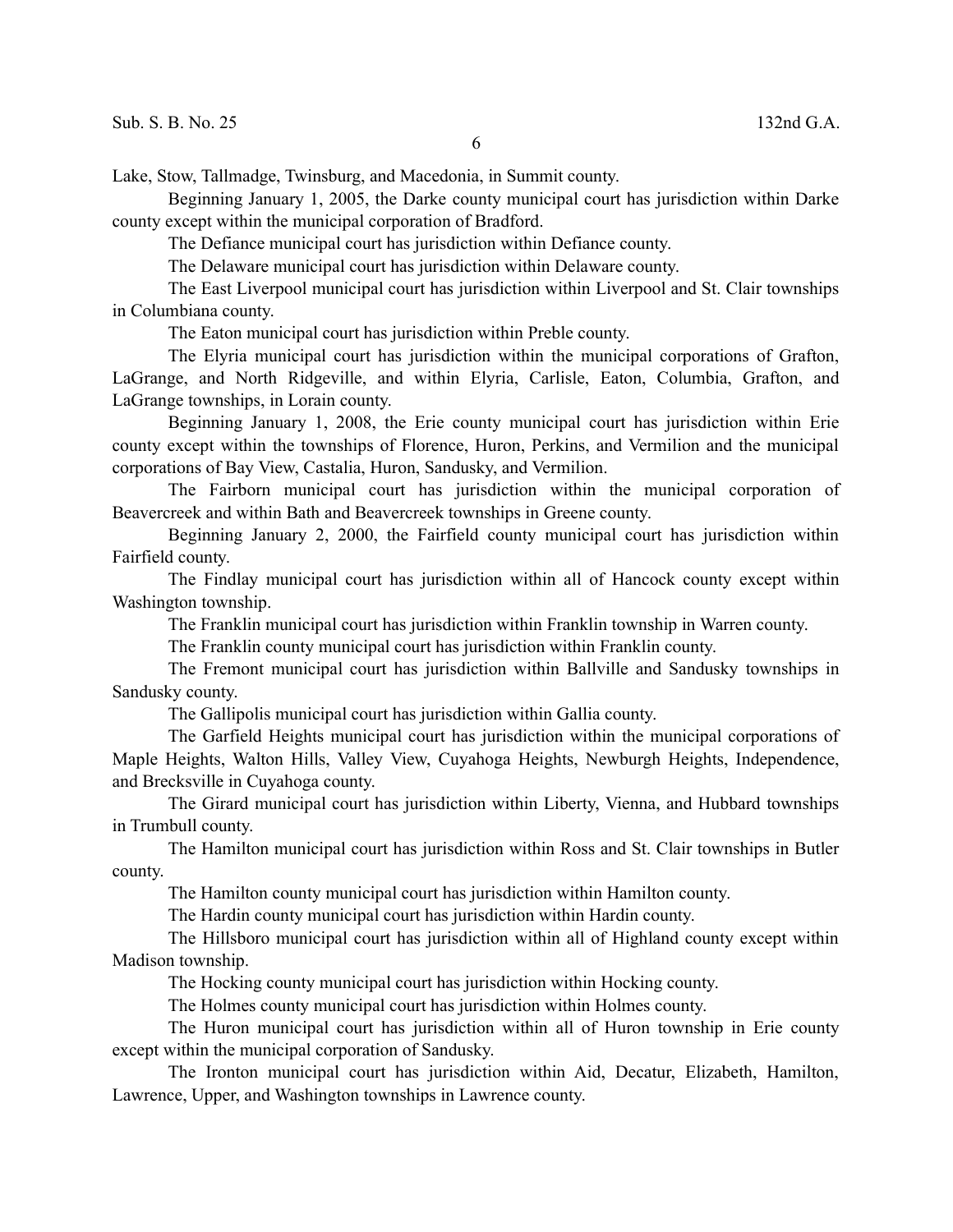The Jackson county municipal court has jurisdiction within Jackson county.

The Kettering municipal court has jurisdiction within the municipal corporations of Centerville and Moraine, and within Washington township, in Montgomery county.

Until January 2, 2000, the Lancaster municipal court has jurisdiction within Fairfield county.

The Lawrence county municipal court has jurisdiction within the townships of Fayette, Mason, Perry, Rome, Symmes, Union, and Windsor in Lawrence county.

The Lebanon municipal court has jurisdiction within Turtlecreek township in Warren county.

The Licking county municipal court has jurisdiction within Licking county.

The Lima municipal court has jurisdiction within Allen county.

The Lorain municipal court has jurisdiction within the municipal corporation of Sheffield Lake, and within Sheffield township, in Lorain county.

The Lyndhurst municipal court has jurisdiction within the municipal corporations of Mayfield Heights, Gates Mills, Mayfield, Highland Heights, and Richmond Heights in Cuyahoga county.

The Madison county municipal court has jurisdiction within Madison county.

The Mansfield municipal court has jurisdiction within Madison, Springfield, Sandusky, Franklin, Weller, Mifflin, Troy, Washington, Monroe, Perry, Jefferson, and Worthington townships, and within sections 35-36-31 and 32 of Butler township, in Richland county.

The Marietta municipal court has jurisdiction within Washington county.

The Marion municipal court has jurisdiction within Marion county.

The Marysville municipal court has jurisdiction within Union county.

The Mason municipal court has jurisdiction within Deerfield township in Warren county.

The Massillon municipal court has jurisdiction within Bethlehem, Perry, Sugar Creek, Tuscarawas, Lawrence, and Jackson townships in Stark county.

The Maumee municipal court has jurisdiction within the municipal corporations of Waterville and Whitehouse, within Waterville and Providence townships, and within those portions of Springfield, Monclova, and Swanton townships lying south of the northerly boundary line of the Ohio turnpike, in Lucas county.

The Medina municipal court has jurisdiction within the municipal corporations of Briarwood Beach, Brunswick, Chippewa-on-the-Lake, and Spencer and within the townships of Brunswick Hills, Chatham, Granger, Hinckley, Lafayette, Litchfield, Liverpool, Medina, Montville, Spencer, and York townships, in Medina county.

The Mentor municipal court has jurisdiction within the municipal corporation of Mentor-onthe-Lake in Lake county.

The Miami county municipal court has jurisdiction within Miami county and within the part of the municipal corporation of Bradford that is located in Darke county.

The Miamisburg municipal court has jurisdiction within the municipal corporations of Germantown and West Carrollton, and within German and Miami townships in Montgomery county.

The Middletown municipal court has jurisdiction within Madison township, and within all of Lemon township, except within the municipal corporation of Monroe, in Butler county.

Beginning July 1, 2010, the Montgomery county municipal court has jurisdiction within all of Montgomery county except for the municipal corporations of Centerville, Clayton, Dayton,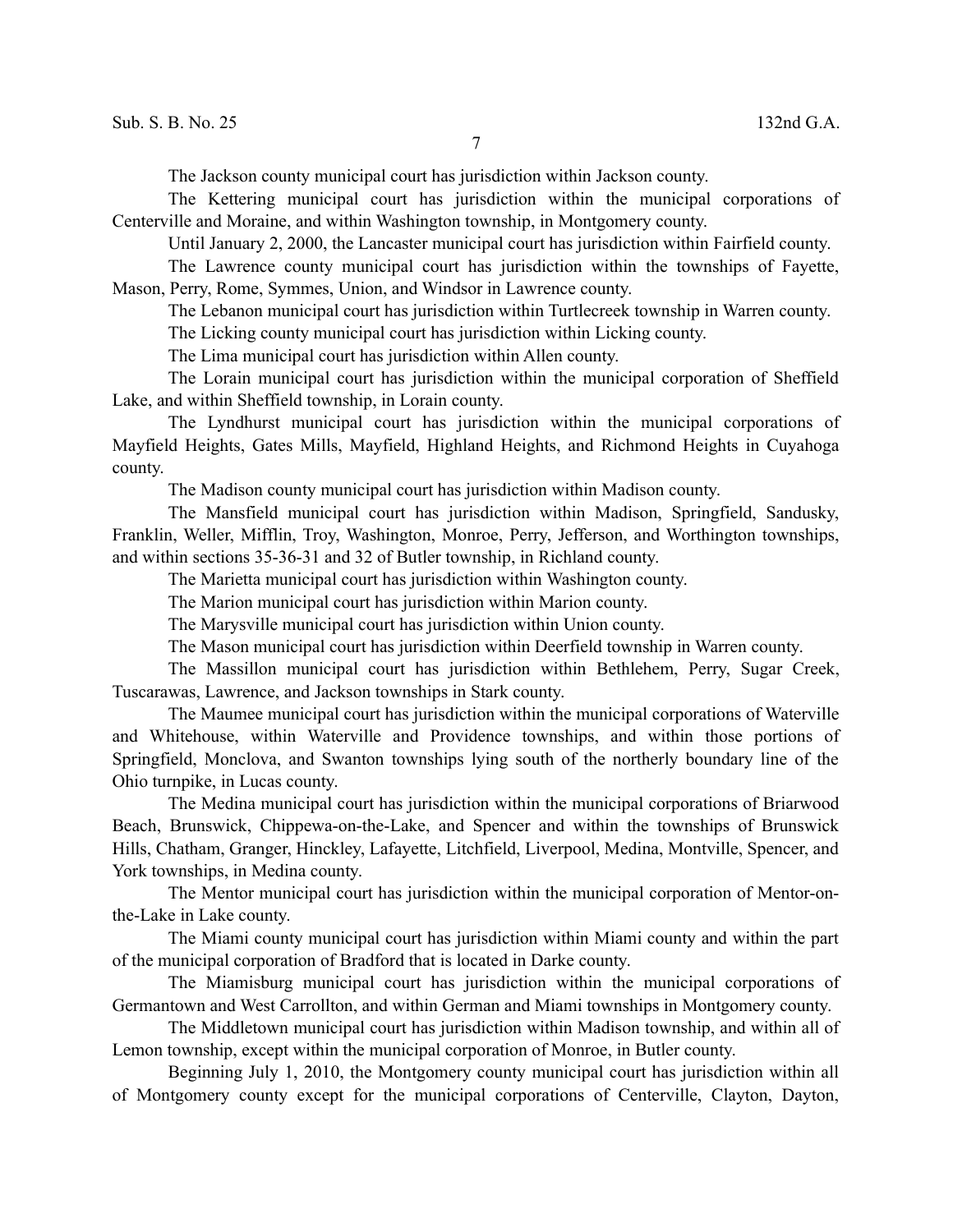Englewood, Germantown, Kettering, Miamisburg, Moraine, Oakwood, Union, Vandalia, and West Carrollton and Butler, German, Harrison, Miami, and Washington townships.

Beginning January 1, 2003, the Morrow county municipal court has jurisdiction within Morrow county.

The Mount Vernon municipal court has jurisdiction within Knox county.

The Napoleon municipal court has jurisdiction within Henry county.

The New Philadelphia municipal court has jurisdiction within the municipal corporation of Dover, and within Auburn, Bucks, Fairfield, Goshen, Jefferson, Warren, York, Dover, Franklin, Lawrence, Sandy, Sugarcreek, and Wayne townships in Tuscarawas county.

The Newton Falls municipal court has jurisdiction within Bristol, Bloomfield, Lordstown, Newton, Braceville, Southington, Farmington, and Mesopotamia townships in Trumbull county.

The Niles municipal court has jurisdiction within the municipal corporation of McDonald, and within Weathersfield township in Trumbull county.

The Norwalk municipal court has jurisdiction within all of Huron county except within the municipal corporation of Bellevue and except within Lyme and Sherman townships.

The Oberlin municipal court has jurisdiction within the municipal corporations of Amherst, Kipton, Rochester, South Amherst, and Wellington, and within Henrietta, Russia, Camden, Pittsfield, Brighton, Wellington, Penfield, Rochester, and Huntington townships, and within all of Amherst township except within the municipal corporation of Lorain, in Lorain county.

The Oregon municipal court has jurisdiction within the municipal corporation of Harbor View, and within Jerusalem township, in Lucas county, and north within Maumee Bay and Lake Erie to the boundary line between Ohio and Michigan between the easterly boundary of the court and the easterly boundary of the Toledo municipal court.

The Ottawa county municipal court has jurisdiction within Ottawa county.

The Painesville municipal court has jurisdiction within Painesville, Perry, Leroy, Concord, and Madison townships in Lake county.

The Parma municipal court has jurisdiction within the municipal corporations of Parma Heights, Brooklyn, Linndale, North Royalton, Broadview Heights, Seven Hills, and Brooklyn Heights in Cuyahoga county.

Beginning January 1, 2018, the Perry county municipal court has jurisdiction within Perry county.

The Perrysburg municipal court has jurisdiction within the municipal corporations of Luckey, Millbury, Northwood, Rossford, and Walbridge, and within Perrysburg, Lake, and Troy townships, in Wood county.

The Portage county municipal court has jurisdiction within Portage county.

The Portsmouth municipal court has jurisdiction within Scioto county.

The Putnam county municipal court has jurisdiction within Putnam county.

The Rocky River municipal court has jurisdiction within the municipal corporations of Bay Village, Westlake, Fairview Park, and North Olmsted, and within Riveredge township, in Cuyahoga county.

The Sandusky municipal court has jurisdiction within the municipal corporations of Castalia and Bay View, and within Perkins township, in Erie county.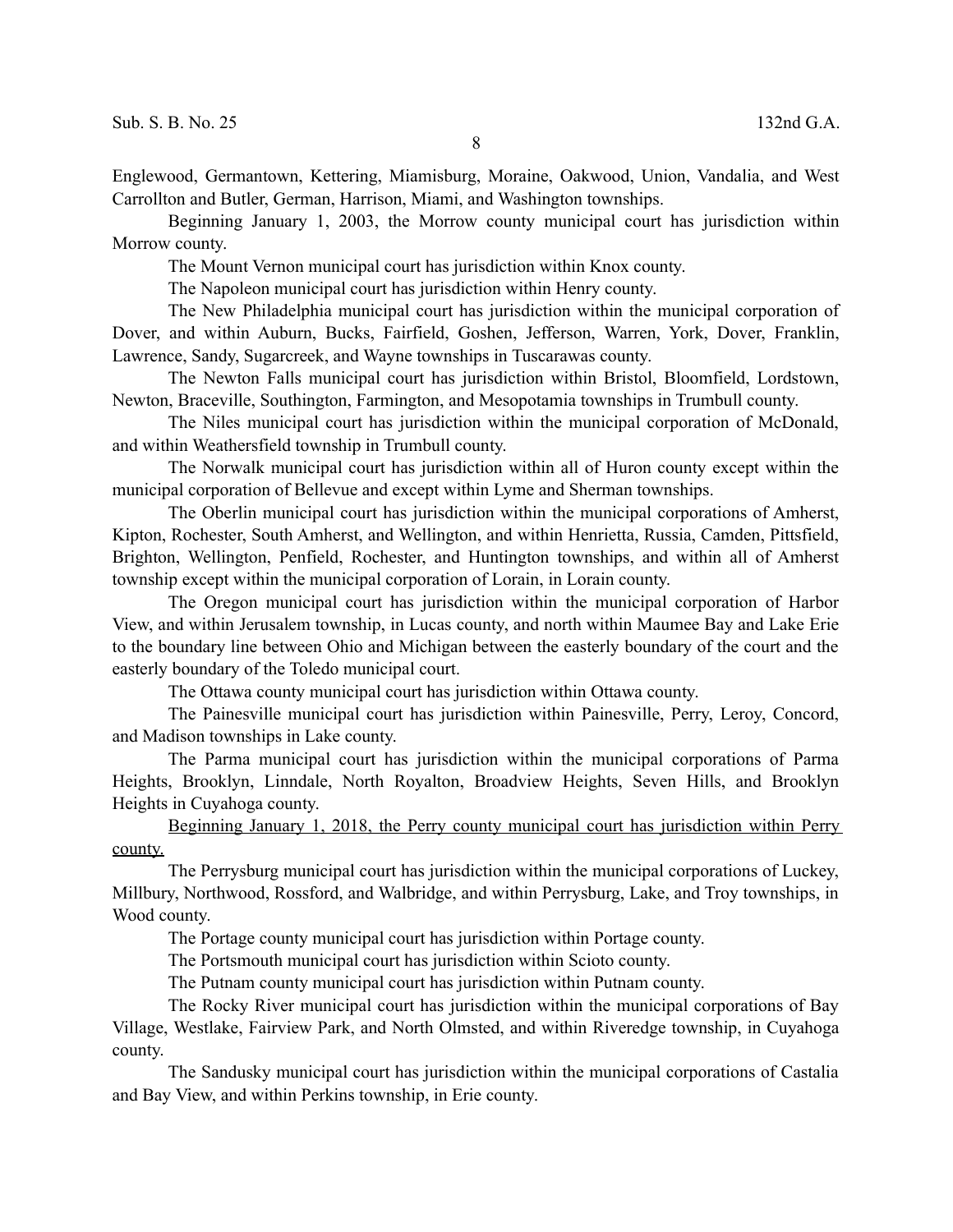Beginning January 1, 2013, the Sandusky county municipal court has jurisdiction within all of Sandusky county except within the municipal corporations of Bellevue and Fremont and Ballville, Sandusky, and York townships.

The Shaker Heights municipal court has jurisdiction within the municipal corporations of University Heights, Beachwood, Pepper Pike, and Hunting Valley in Cuyahoga county.

The Shelby municipal court has jurisdiction within Sharon, Jackson, Cass, Plymouth, and Blooming Grove townships, and within all of Butler township except sections 35-36-31 and 32, in Richland county.

The Sidney municipal court has jurisdiction within Shelby county.

Beginning January 1, 2009, the Stow municipal court has jurisdiction within Boston, Hudson, Northfield Center, Sagamore Hills, and Twinsburg townships, and within the municipal corporations of Boston Heights, Cuyahoga Falls, Hudson, Munroe Falls, Northfield, Peninsula, Reminderville, Silver Lake, Stow, Tallmadge, Twinsburg, and Macedonia, in Summit county.

The Struthers municipal court has jurisdiction within the municipal corporations of Lowellville, New Middleton, and Poland, and within Poland and Springfield townships in Mahoning county.

The Sylvania municipal court has jurisdiction within the municipal corporations of Berkey and Holland, and within Sylvania, Richfield, Spencer, and Harding townships, and within those portions of Swanton, Monclova, and Springfield townships lying north of the northerly boundary line of the Ohio turnpike, in Lucas county.

Beginning January 1, 2014, the Tiffin-Fostoria municipal court has jurisdiction within Adams, Big Spring, Bloom, Clinton, Eden, Hopewell, Jackson, Liberty, Loudon, Pleasant, Reed, Scipio, Seneca, Thompson, and Venice townships in Seneca county, within Washington township in Hancock county, and within Perry township, except within the municipal corporation of West Millgrove, in Wood county.

The Toledo municipal court has jurisdiction within Washington township, and within the municipal corporation of Ottawa Hills, in Lucas county.

The Upper Sandusky municipal court has jurisdiction within Wyandot county.

The Vandalia municipal court has jurisdiction within the municipal corporations of Clayton, Englewood, and Union, and within Butler, Harrison, and Randolph townships, in Montgomery county.

The Van Wert municipal court has jurisdiction within Van Wert county.

The Vermilion municipal court has jurisdiction within the townships of Vermilion and Florence in Erie county and within all of Brownhelm township except within the municipal corporation of Lorain, in Lorain county.

The Wadsworth municipal court has jurisdiction within the municipal corporations of Gloria Glens Park, Lodi, Seville, and Westfield Center, and within Guilford, Harrisville, Homer, Sharon, Wadsworth, and Westfield townships in Medina county.

The Warren municipal court has jurisdiction within Warren and Champion townships, and within all of Howland township except within the municipal corporation of Niles, in Trumbull county.

The Washington Court House municipal court has jurisdiction within Fayette county.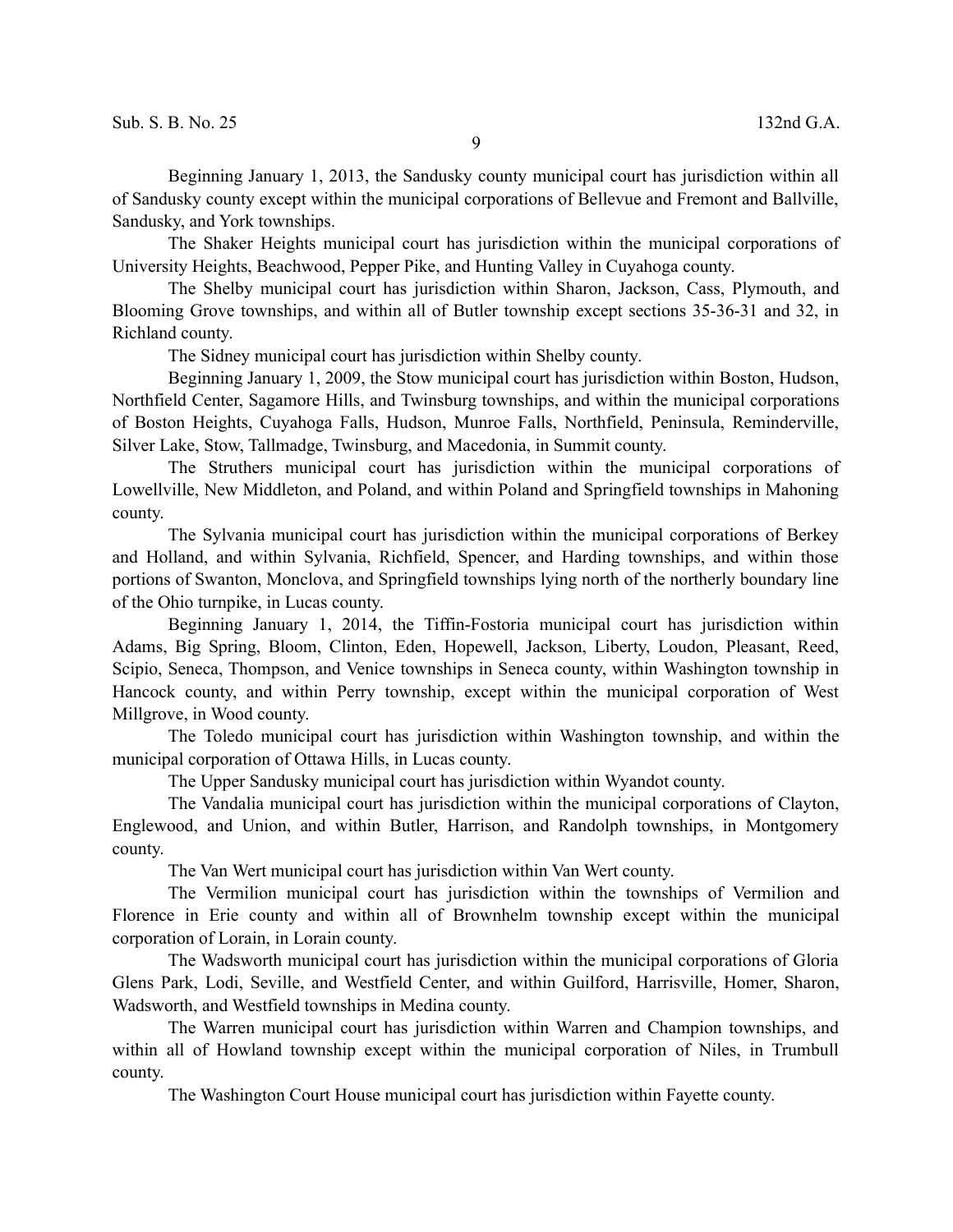The Wayne county municipal court has jurisdiction within Wayne county.

The Willoughby municipal court has jurisdiction within the municipal corporations of Eastlake, Wickliffe, Willowick, Willoughby Hills, Kirtland, Kirtland Hills, Waite Hill, Timberlake, and Lakeline, and within Kirtland township, in Lake county.

Through June 30, 1992, the Wilmington municipal court has jurisdiction within Clinton county.

The Xenia municipal court has jurisdiction within Caesarcreek, Cedarville, Jefferson, Miami, New Jasper, Ross, Silvercreek, Spring Valley, Sugarcreek, and Xenia townships in Greene county.

(C) As used in this section:

(1) "Within a township" includes all land, including, but not limited to, any part of any municipal corporation, that is physically located within the territorial boundaries of that township, whether or not that land or municipal corporation is governmentally a part of the township.

(2) "Within a municipal corporation" includes all land within the territorial boundaries of the municipal corporation and any townships that are coextensive with the municipal corporation.

Sec. 1901.03. As used in this chapter:

(A) "Territory" means the geographical areas within which municipal courts have jurisdiction as provided in sections 1901.01 and 1901.02 of the Revised Code.

(B) "Legislative authority" means the legislative authority of the municipal corporation in which a municipal court, other than a county-operated municipal court, is located, and means the respective board of county commissioners of the county in which a county-operated municipal court is located.

(C) "Chief executive" means the chief executive of the municipal corporation in which a municipal court, other than a county-operated municipal court, is located, and means the respective chairman of the board of county commissioners of the county in which a county-operated municipal court is located.

(D) "City treasury" means the treasury of the municipal corporation in which a municipal court, other than a county-operated municipal court, is located.

(E) "City treasurer" means the treasurer of the municipal corporation in which a municipal court, other than a county-operated municipal court, is located.

(F) "County-operated municipal court" means the Auglaize county, Brown county, Carroll county, Clermont county, Columbiana county, Crawford county, Darke county, Erie county, Hamilton county, Hocking county, Holmes county, Jackson county, Lawrence county, Madison county, Miami county, Montgomery county, Morrow county, Ottawa county, Portage county, Putnam county, or Wayne county municipal court and, effective January 1, 2013 2018, also includes the Sandusky Perry county municipal court.

(G) "A municipal corporation in which a municipal court is located" includes each municipal corporation named in section 1901.01 of the Revised Code, but does not include one in which a judge sits pursuant to any provision of section 1901.021 of the Revised Code except division (M) of that section.

Sec. 1901.07. (A) All municipal court judges shall be elected on the nonpartisan ballot for terms of six years. In a municipal court in which only one judge is to be elected in any one year, that judge's term commences on the first day of January after the election. In a municipal court in which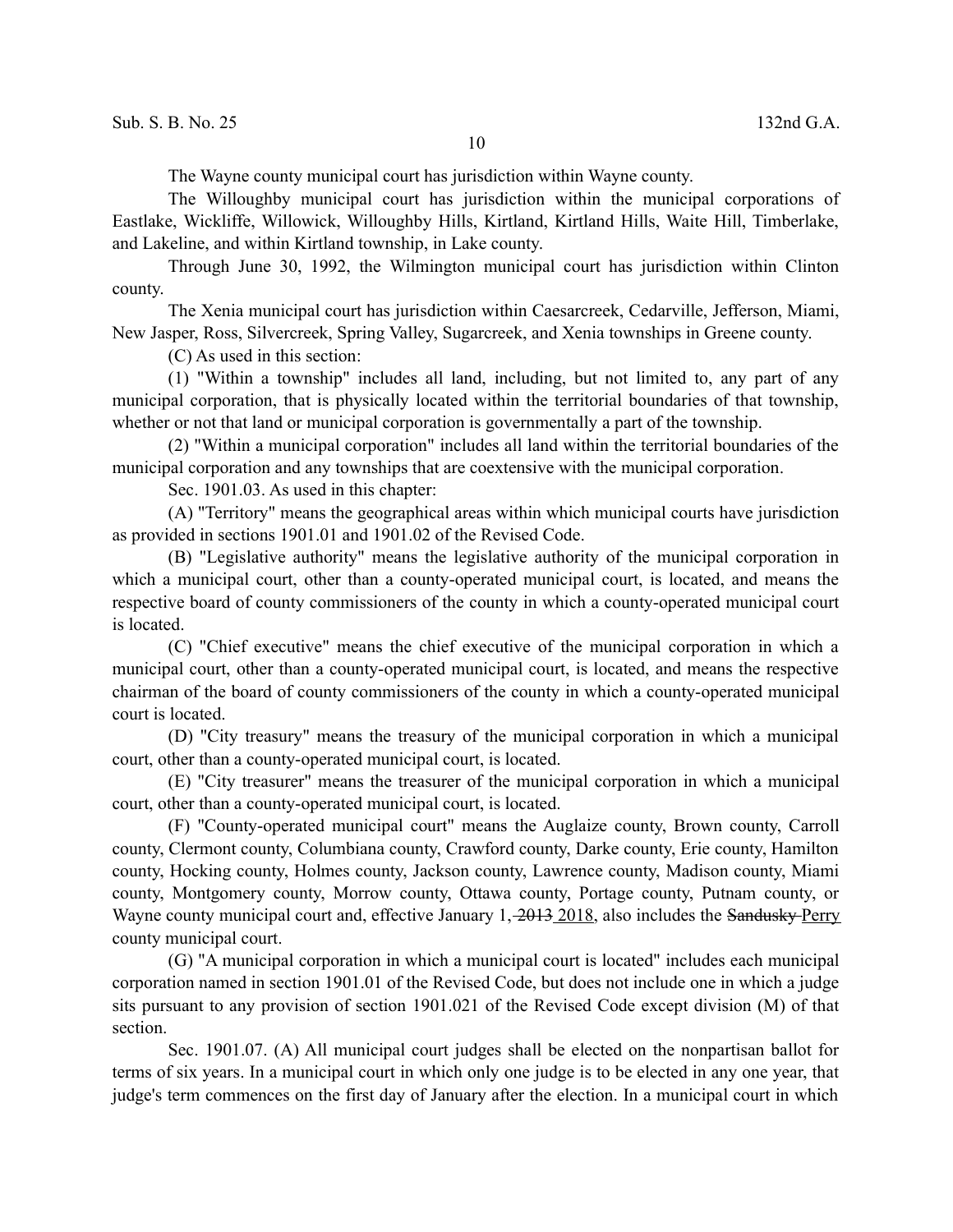two or more judges are to be elected in any one year, their terms commence on successive days beginning the first day of January, following the election, unless otherwise provided by section 1901.08 of the Revised Code.

(B) All candidates for municipal court judge may be nominated either by nominating petition or by primary election, except that if the jurisdiction of a municipal court extends only to the corporate limits of the municipal corporation in which the court is located and that municipal corporation operates under a charter, all candidates shall be nominated in the same manner provided in the charter for the office of municipal court judge or, if no specific provisions are made in the charter for the office of municipal court judge, in the same manner as the charter prescribes for the nomination and election of the legislative authority of the municipal corporation.

If the jurisdiction of a municipal court extends beyond the corporate limits of the municipal corporation in which it is located or if the jurisdiction of the court does not extend beyond the corporate limits of the municipal corporation in which it is located and no charter provisions apply, all candidates for party nomination to the office of municipal court judge shall file a declaration of candidacy and petition not later than four p.m. of the ninetieth day before the day of the primary election in the form prescribed by section 3513.07 of the Revised Code. The petition shall conform to the requirements provided for those petitions of candidacy contained in section 3513.05 of the Revised Code, except that the petition shall be signed by at least fifty electors of the territory of the court. If no valid declaration of candidacy is filed for nomination as a candidate of a political party for election to the office of municipal court judge, or if the number of persons filing the declarations of candidacy for nominations as candidates of one political party for election to the office does not exceed the number of candidates that that party is entitled to nominate as its candidates for election to the office, no primary election shall be held for the purpose of nominating candidates of that party for election to the office, and the candidates shall be issued certificates of nomination in the manner set forth in section 3513.02 of the Revised Code.

If the jurisdiction of a municipal court extends beyond the corporate limits of the municipal corporation in which it is located or if the jurisdiction of the court does not extend beyond the corporate limits of the municipal corporation in which it is located and no charter provisions apply, nonpartisan candidates for the office of municipal court judge shall file nominating petitions not later than four p.m. of the day before the day of the primary election in the form prescribed by section 3513.261 of the Revised Code. The petition shall conform to the requirements provided for those petitions of candidacy contained in section 3513.257 of the Revised Code, except that the petition shall be signed by at least fifty electors of the territory of the court.

The nominating petition or declaration of candidacy for a municipal court judge shall contain a designation of the term for which the candidate seeks election. At the following regular municipal election, the candidacies of the judges nominated shall be submitted to the electors of the territory on a nonpartisan, judicial ballot in the same manner as provided for judges of the court of common pleas, except that, in a municipal corporation operating under a charter, all candidates for municipal court judge shall be elected in conformity with the charter if provisions are made in the charter for the election of municipal court judges.

(C) Notwithstanding divisions (A) and (B) of this section, in the following municipal courts, the judges shall be nominated and elected as follows: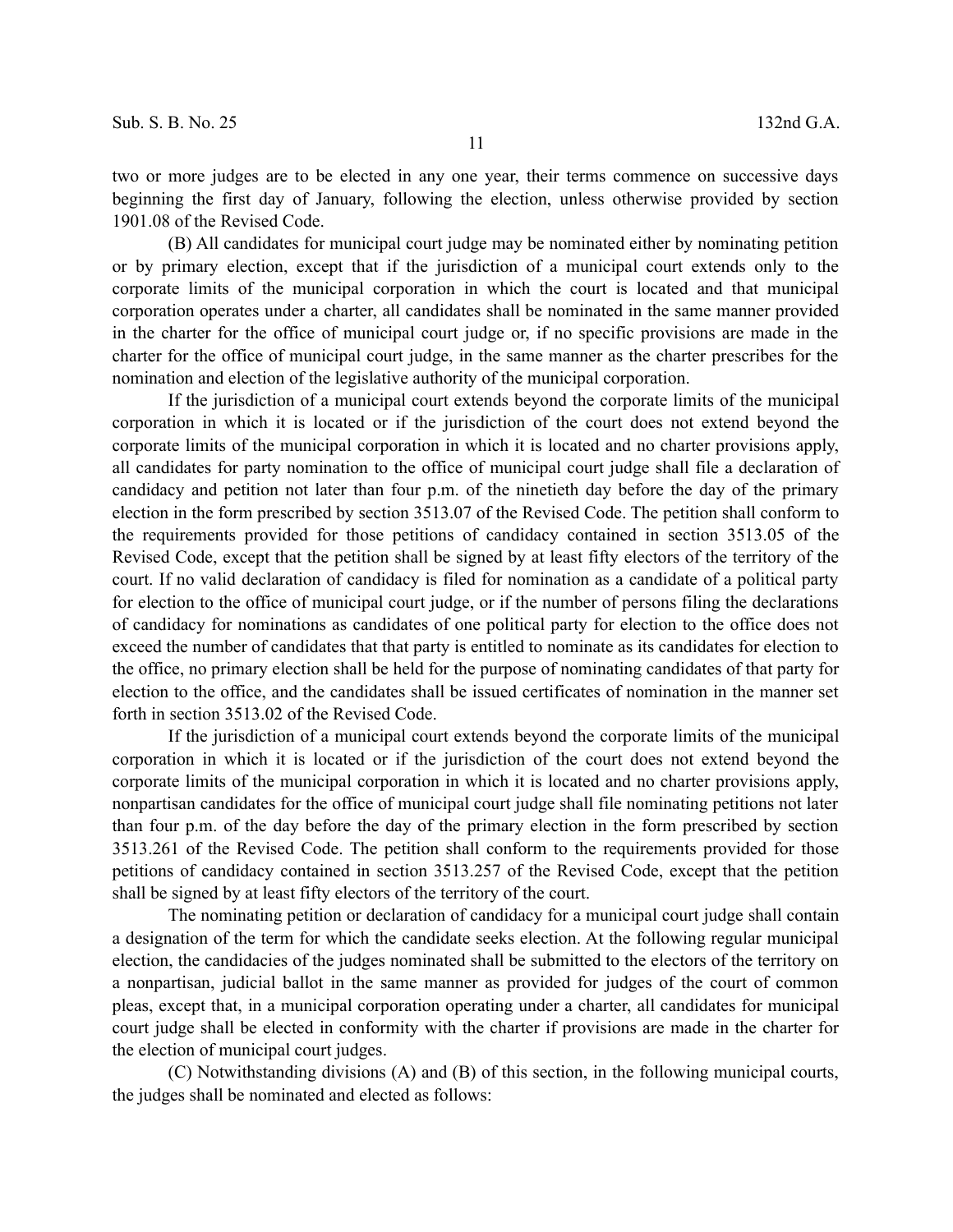(1) In the Cleveland municipal court, the judges shall be nominated only by petition. The petition shall be signed by at least fifty electors of the territory of the court. It shall be in the statutory form and shall be filed in the manner and within the time prescribed by the charter of the city of Cleveland for filing petitions of candidates for municipal offices. Each elector shall have the right to sign petitions for as many candidates as are to be elected, but no more. The judges shall be elected by the electors of the territory of the court in the manner provided by law for the election of judges of the court of common pleas.

(2) In the Toledo municipal court, the judges shall be nominated only by petition. The petition shall be signed by at least fifty electors of the territory of the court. It shall be in the statutory form and shall be filed in the manner and within the time prescribed by the charter of the city of Toledo for filing nominating petitions for city council. Each elector shall have the right to sign petitions for as many candidates as are to be elected, but no more. The judges shall be elected by the electors of the territory of the court in the manner provided by law for the election of judges of the court of common pleas.

(3) In the Akron municipal court, the judges shall be nominated only by petition. The petition shall be signed by at least fifty electors of the territory of the court. It shall be in statutory form and shall be filed in the manner and within the time prescribed by the charter of the city of Akron for filing nominating petitions of candidates for municipal offices. Each elector shall have the right to sign petitions for as many candidates as are to be elected, but no more. The judges shall be elected by the electors of the territory of the court in the manner provided by law for the election of judges of the court of common pleas.

(4) In the Hamilton county municipal court, the judges shall be nominated only by petition. The petition shall be signed by at least one hundred electors of the judicial district of the county from which the candidate seeks election, which petitions shall be signed and filed not later than four p.m. of the day before the day of the primary election in the form prescribed by section 3513.261 of the Revised Code. Unless otherwise provided in this section, the petition shall conform to the requirements provided for nominating petitions in section 3513.257 of the Revised Code. The judges shall be elected by the electors of the relative judicial district of the county at the regular municipal election and in the manner provided by law for the election of judges of the court of common pleas.

(5) In the Franklin county municipal court, the judges shall be nominated only by petition. The petition shall be signed by at least fifty electors of the territory of the court. The petition shall be in the statutory form and shall be filed in the manner and within the time prescribed by the charter of the city of Columbus for filing petitions of candidates for municipal offices. The judges shall be elected by the electors of the territory of the court in the manner provided by law for the election of judges of the court of common pleas.

(6) In the Auglaize, Brown, Carroll, Clermont, Crawford, Hocking, Jackson, Lawrence, Madison, Miami, Morrow, Perry, Putnam, Sandusky, and Wayne county municipal courts, the judges shall be nominated only by petition. The petitions shall be signed by at least fifty electors of the territory of the court and shall conform to the provisions of this section.

(D) In the Portage county municipal court, the judges shall be nominated either by nominating petition or by primary election, as provided in division (B) of this section.

(E) As used in this section, as to an election for either a full or an unexpired term, "the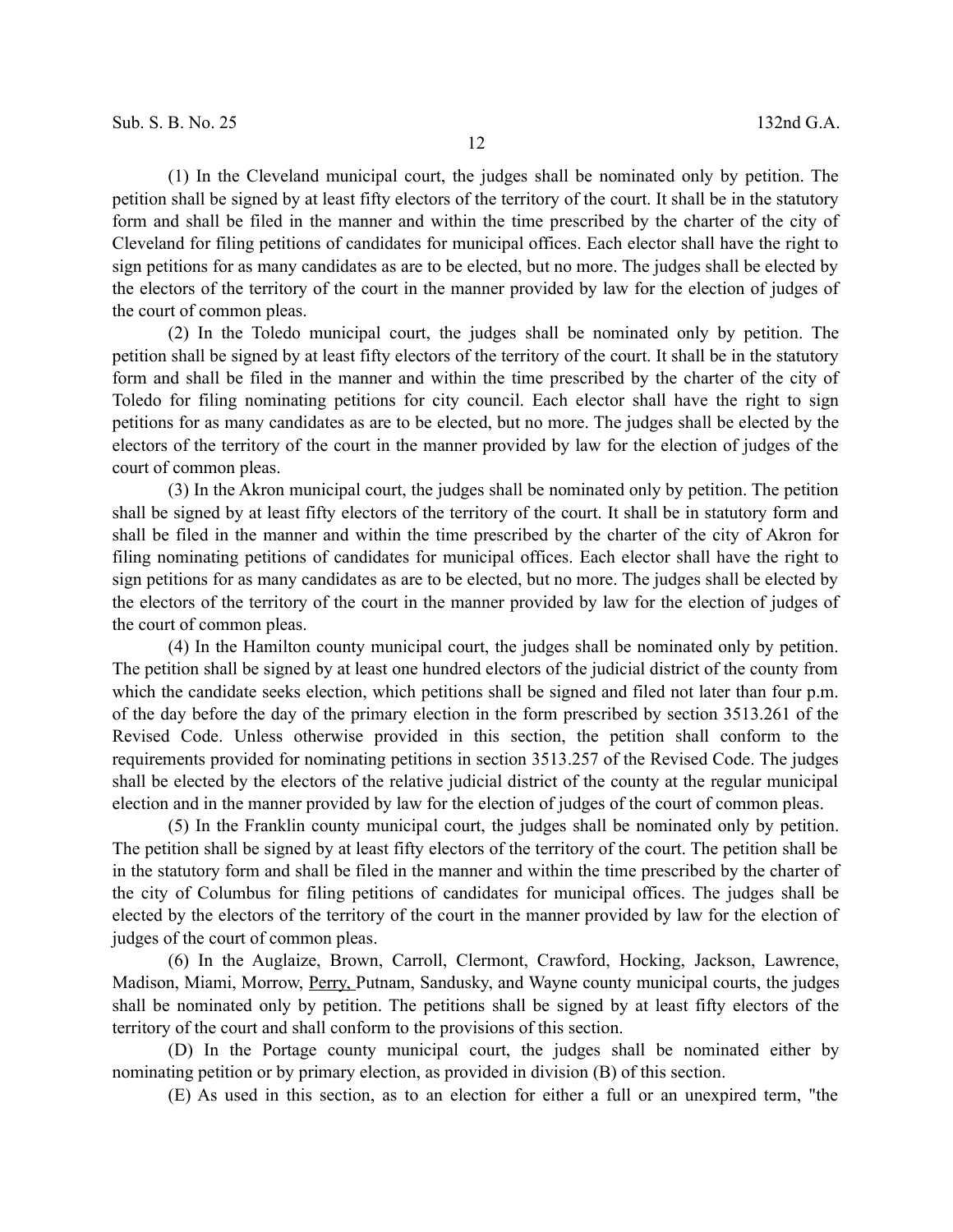territory within the jurisdiction of the court" means that territory as it will be on the first day of January after the election.

Sec. 1901.08. The number of, and the time for election of, judges of the following municipal courts and the beginning of their terms shall be as follows:

In the Akron municipal court, two full-time judges shall be elected in 1951, two full-time judges shall be elected in 1953, one full-time judge shall be elected in 1967, and one full-time judge shall be elected in 1975.

In the Alliance municipal court, one full-time judge shall be elected in 1953.

In the Ashland municipal court, one full-time judge shall be elected in 1951.

In the Ashtabula municipal court, one full-time judge shall be elected in 1953.

In the Athens county municipal court, one full-time judge shall be elected in 1967.

In the Auglaize county municipal court, one full-time judge shall be elected in 1975.

In the Avon Lake municipal court, one full-time judge shall be elected in 2017. On and after the effective date of this amendment September 15, 2014, the part-time judge of the Avon Lake municipal court who was elected in 2011 shall serve as a full-time judge of the court until the end of that judge's term on December 31, 2017.

In the Barberton municipal court, one full-time judge shall be elected in 1969, and one fulltime judge shall be elected in 1971.

In the Bedford municipal court, one full-time judge shall be elected in 1975, and one fulltime judge shall be elected in 1979.

In the Bellefontaine municipal court, one full-time judge shall be elected in 1993.

In the Bellevue municipal court, one part-time judge shall be elected in 1951.

In the Berea municipal court, one full-time judge shall be elected in 2005.

In the Bowling Green municipal court, one full-time judge shall be elected in 1983.

In the Brown county municipal court, one full-time judge shall be elected in 2005. Beginning February 9, 2003, the part-time judge of the Brown county county court that existed prior to that date whose term commenced on January 2, 2001, shall serve as the full-time judge of the Brown county municipal court until December 31, 2005.

In the Bryan municipal court, one full-time judge shall be elected in 1965.

In the Cambridge municipal court, one full-time judge shall be elected in 1951.

In the Campbell municipal court, one part-time judge shall be elected in 1963.

In the Canton municipal court, one full-time judge shall be elected in 1951, one full-time judge shall be elected in 1969, and two full-time judges shall be elected in 1977.

In the Carroll county municipal court, one full-time judge shall be elected in 2009. Beginning January 1, 2007, the judge elected in 2006 to the part-time judgeship of the Carroll county county court that existed prior to that date shall serve as the full-time judge of the Carroll county municipal court until December 31, 2009.

In the Celina municipal court, one full-time judge shall be elected in 1957.

In the Champaign county municipal court, one full-time judge shall be elected in 2001.

In the Chardon municipal court, one full-time judge shall be elected in 1963.

In the Chillicothe municipal court, one full-time judge shall be elected in 1951, and one fulltime judge shall be elected in 1977.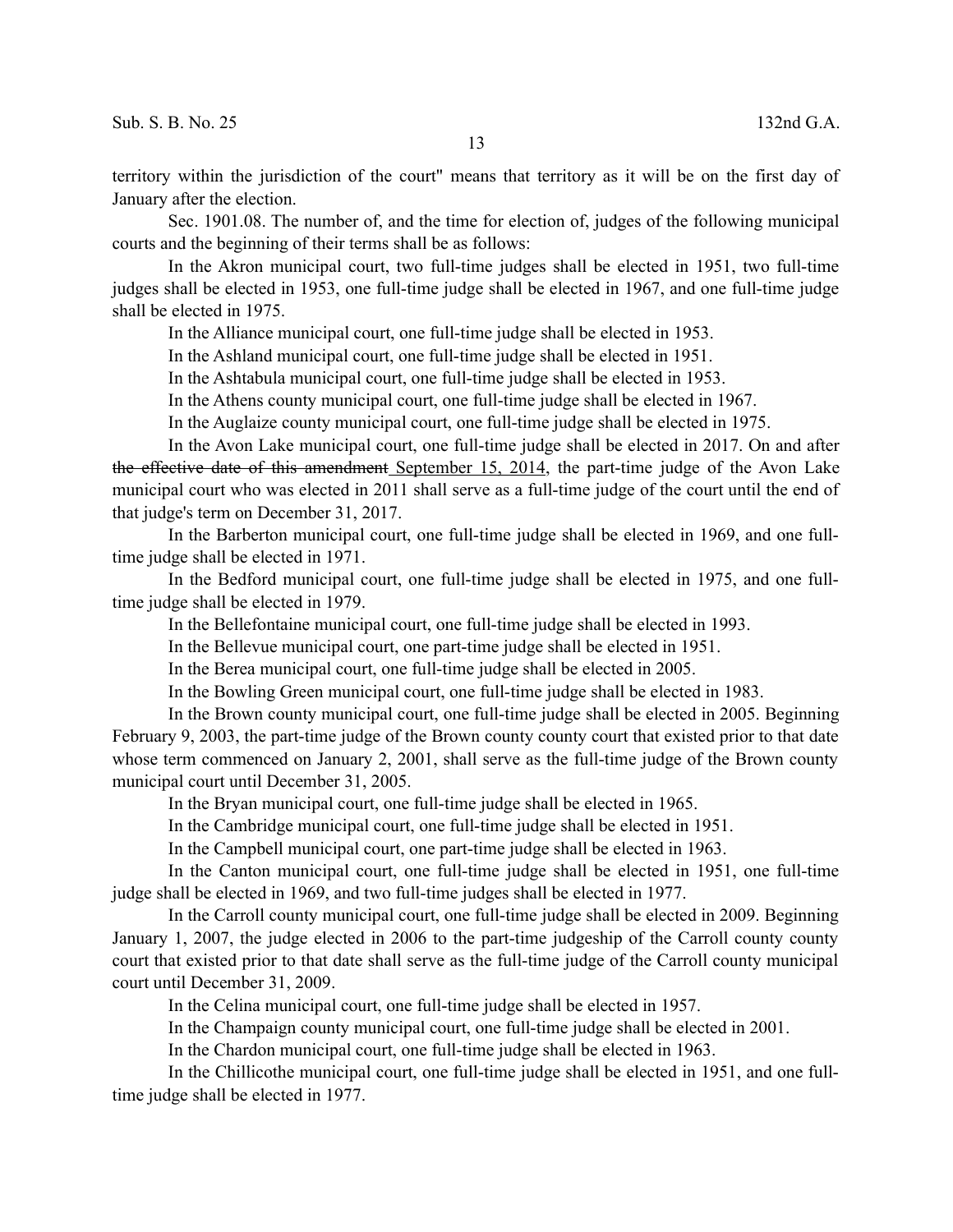In the Circleville municipal court, one full-time judge shall be elected in 1953.

In the Clark county municipal court, one full-time judge shall be elected in 1989, and two full-time judges shall be elected in 1991. The full-time judges of the Springfield municipal court who were elected in 1983 and 1985 shall serve as the judges of the Clark county municipal court from January 1, 1988, until the end of their respective terms.

In the Clermont county municipal court, two full-time judges shall be elected in 1991, and one full-time judge shall be elected in 1999.

In the Cleveland municipal court, six full-time judges shall be elected in 1975, three full-time judges shall be elected in 1953, and four full-time judges shall be elected in 1955.

In the Cleveland Heights municipal court, one full-time judge shall be elected in 1957.

In the Clinton county municipal court, one full-time judge shall be elected in 1997. The fulltime judge of the Wilmington municipal court who was elected in 1991 shall serve as the judge of the Clinton county municipal court from July 1, 1992, until the end of that judge's term on December 31, 1997.

In the Columbiana county municipal court, two full-time judges shall be elected in 2001.

In the Conneaut municipal court, one full-time judge shall be elected in 1953.

In the Coshocton municipal court, one full-time judge shall be elected in 1951.

In the Crawford county municipal court, one full-time judge shall be elected in 1977.

In the Cuyahoga Falls municipal court, one full-time judge shall be elected in 1953, and one full-time judge shall be elected in 1967. Effective December 31, 2008, the Cuyahoga Falls municipal court shall cease to exist; however, the judges of the Cuyahoga Falls municipal court who were elected pursuant to this section in 2003 and 2007 for terms beginning on January 1, 2004, and January 1, 2008, respectively, shall serve as full-time judges of the Stow municipal court until December 31, 2009, and December 31, 2013, respectively.

In the Darke county municipal court, one full-time judge shall be elected in 2005. Beginning January 1, 2005, the part-time judge of the Darke county county court that existed prior to that date whose term began on January 1, 2001, shall serve as the full-time judge of the Darke county municipal court until December 31, 2005.

In the Dayton municipal court, three full-time judges shall be elected in 1987, their terms to commence on successive days beginning on the first day of January next after their election, and two full-time judges shall be elected in 1955, their terms to commence on successive days beginning on the second day of January next after their election.

In the Defiance municipal court, one full-time judge shall be elected in 1957.

In the Delaware municipal court, one full-time judge shall be elected in 1953, and one fulltime judge shall be elected in 2007.

In the East Cleveland municipal court, one full-time judge shall be elected in 1957.

In the East Liverpool municipal court, one full-time judge shall be elected in 1953.

In the Eaton municipal court, one full-time judge shall be elected in 1973.

In the Elyria municipal court, one full-time judge shall be elected in 1955, and one full-time judge shall be elected in 1973.

In the Erie county municipal court, one full-time judge shall be elected in 2007.

In the Euclid municipal court, one full-time judge shall be elected in 1951.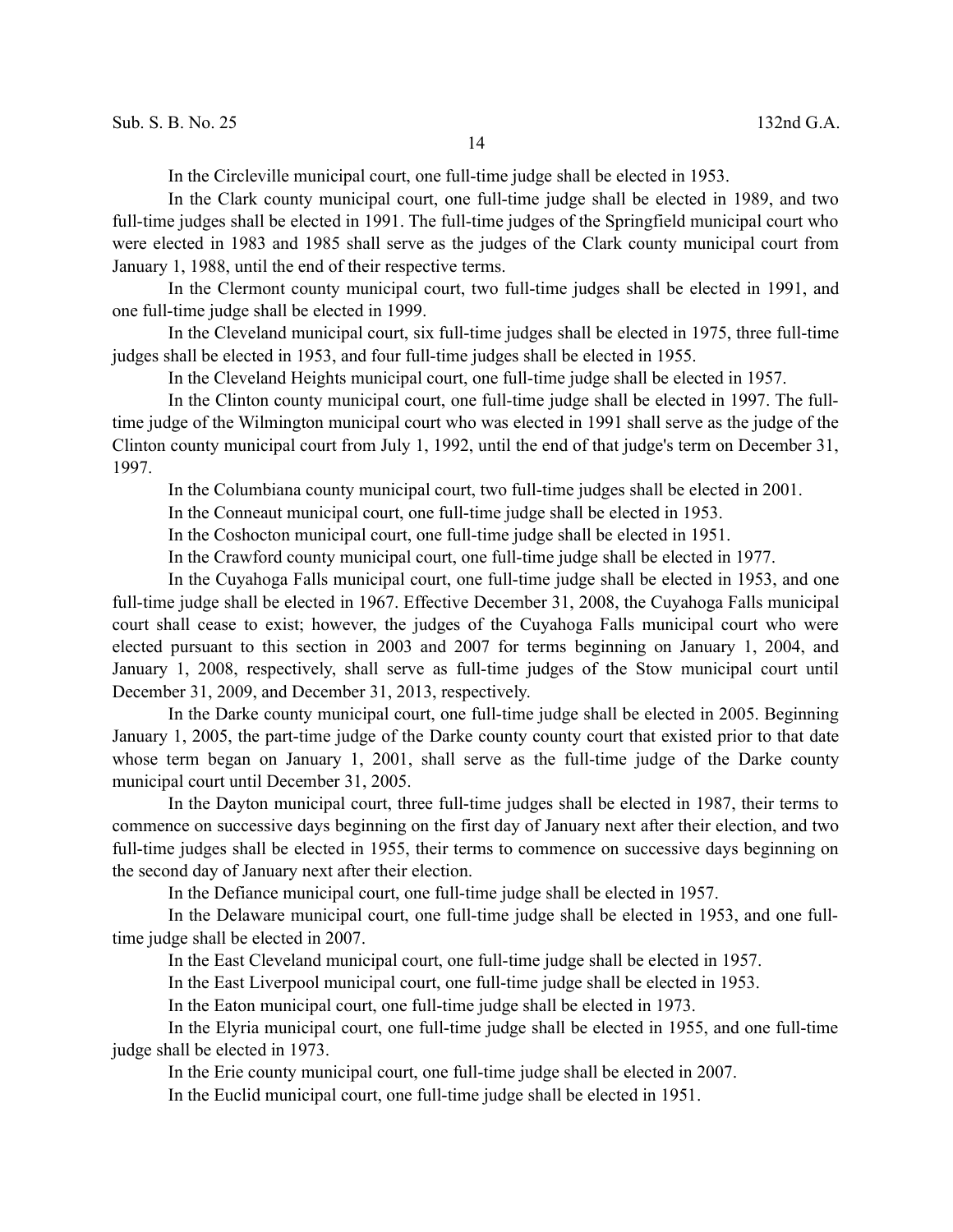In the Fairborn municipal court, one full-time judge shall be elected in 1977.

In the Fairfield county municipal court, one full-time judge shall be elected in 2003, and one full-time judge shall be elected in 2005.

In the Fairfield municipal court, one full-time judge shall be elected in 1989.

In the Findlay municipal court, one full-time judge shall be elected in 1955, and one full-time judge shall be elected in 1993.

In the Franklin municipal court, one part-time judge shall be elected in 1951.

In the Franklin county municipal court, two full-time judges shall be elected in 1969, three full-time judges shall be elected in 1971, seven full-time judges shall be elected in 1967, one fulltime judge shall be elected in 1975, one full-time judge shall be elected in 1991, and one full-time judge shall be elected in 1997.

In the Fremont municipal court, one full-time judge shall be elected in 1975.

In the Gallipolis municipal court, one full-time judge shall be elected in 1981.

In the Garfield Heights municipal court, one full-time judge shall be elected in 1951, and one full-time judge shall be elected in 1981.

In the Girard municipal court, one full-time judge shall be elected in 1963.

In the Hamilton municipal court, one full-time judge shall be elected in 1953.

In the Hamilton county municipal court, five full-time judges shall be elected in 1967, five full-time judges shall be elected in 1971, two full-time judges shall be elected in 1981, and two fulltime judges shall be elected in 1983. All terms of judges of the Hamilton county municipal court shall commence on the first day of January next after their election, except that the terms of the additional judges to be elected in 1981 shall commence on January 2, 1982, and January 3, 1982, and that the terms of the additional judges to be elected in 1983 shall commence on January 4, 1984, and January 5, 1984.

In the Hardin county municipal court, one part-time judge shall be elected in 1989.

In the Hillsboro municipal court, one full-time judge shall be elected in 2011. On and after December 30, 2008, the part-time judge of the Hillsboro municipal court who was elected in 2005 shall serve as a full-time judge of the court until the end of that judge's term on December 31, 2011.

In the Hocking county municipal court, one full-time judge shall be elected in 1977.

In the Holmes county municipal court, one full-time judge shall be elected in 2007. Beginning January 1, 2007, the part-time judge of the Holmes county county court that existed prior to that date whose term commenced on January 1, 2007, shall serve as the full-time judge of the Holmes county municipal court until December 31, 2007.

In the Huron municipal court, one part-time judge shall be elected in 1967.

In the Ironton municipal court, one full-time judge shall be elected in 1951.

In the Jackson county municipal court, one full-time judge shall be elected in 2001. On and after March 31, 1997, the part-time judge of the Jackson county municipal court who was elected in 1995 shall serve as a full-time judge of the court until the end of that judge's term on December 31, 2001.

In the Kettering municipal court, one full-time judge shall be elected in 1971, and one fulltime judge shall be elected in 1975.

In the Lakewood municipal court, one full-time judge shall be elected in 1955.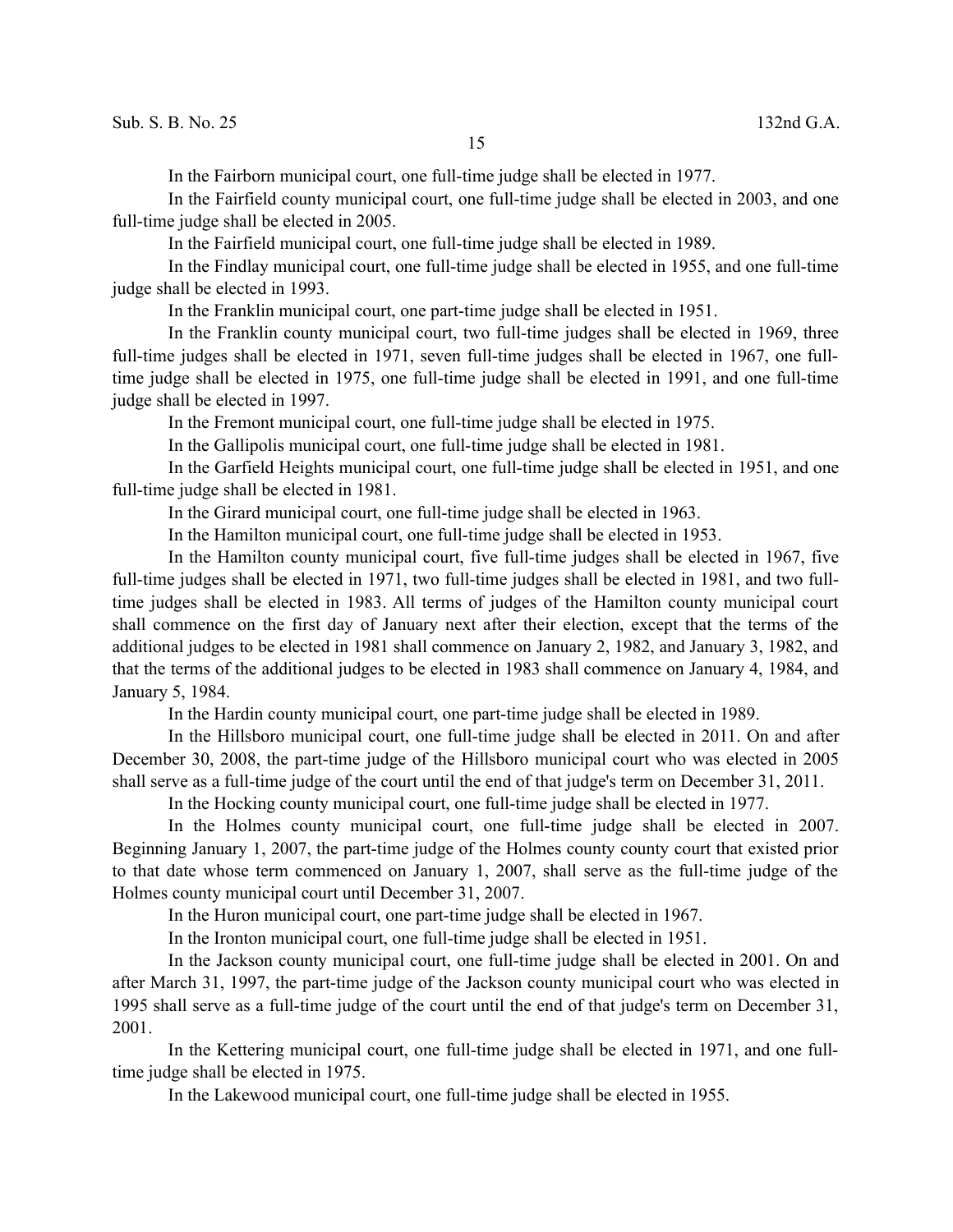In the Lancaster municipal court, one full-time judge shall be elected in 1951, and one fulltime judge shall be elected in 1979. Beginning January 2, 2000, the full-time judges of the Lancaster municipal court who were elected in 1997 and 1999 shall serve as judges of the Fairfield county municipal court until the end of those judges' terms.

In the Lawrence county municipal court, one part-time judge shall be elected in 1981.

In the Lebanon municipal court, one part-time judge shall be elected in 1955.

In the Licking county municipal court, one full-time judge shall be elected in 1951, and one full-time judge shall be elected in 1971.

In the Lima municipal court, one full-time judge shall be elected in 1951, and one full-time judge shall be elected in 1967.

In the Lorain municipal court, one full-time judge shall be elected in 1953, and one full-time judge shall be elected in 1973.

In the Lyndhurst municipal court, one full-time judge shall be elected in 1957.

In the Madison county municipal court, one full-time judge shall be elected in 1981.

In the Mansfield municipal court, one full-time judge shall be elected in 1951, and one fulltime judge shall be elected in 1969.

In the Marietta municipal court, one full-time judge shall be elected in 1957.

In the Marion municipal court, one full-time judge shall be elected in 1951.

In the Marysville municipal court, one full-time judge shall be elected in 2011. On and after January 18, 2007, the part-time judge of the Marysville municipal court who was elected in 2005 shall serve as a full-time judge of the court until the end of that judge's term on December 31, 2011.

In the Mason municipal court, one part-time judge shall be elected in 1965.

In the Massillon municipal court, one full-time judge shall be elected in 1953, and one fulltime judge shall be elected in 1971.

In the Maumee municipal court, one full-time judge shall be elected in 1963.

In the Medina municipal court, one full-time judge shall be elected in 1957.

In the Mentor municipal court, one full-time judge shall be elected in 1971.

In the Miami county municipal court, one full-time judge shall be elected in 1975, and one full-time judge shall be elected in 1979.

In the Miamisburg municipal court, one full-time judge shall be elected in 1951.

In the Middletown municipal court, one full-time judge shall be elected in 1953.

In the Montgomery county municipal court:

One judge shall be elected in 2011 to a part-time judgeship for a term to begin on January 1, 2012. If any one of the other judgeships of the court becomes vacant and is abolished after July 1, 2010, this judgeship shall become a full-time judgeship on that date. If only one other judgeship of the court becomes vacant and is abolished as of December 31, 2021, this judgeship shall be abolished as of that date. Beginning July 1, 2010, the part-time judge of the Montgomery county county court that existed before that date whose term commenced on January 1, 2005, shall serve as a part-time judge of the Montgomery county municipal court until December 31, 2011.

One judge shall be elected in 2011 to a full-time judgeship for a term to begin on January 2, 2012, and this judgeship shall be abolished on January 1, 2016. Beginning July 1, 2010, the part-time judge of the Montgomery county county court that existed before that date whose term commenced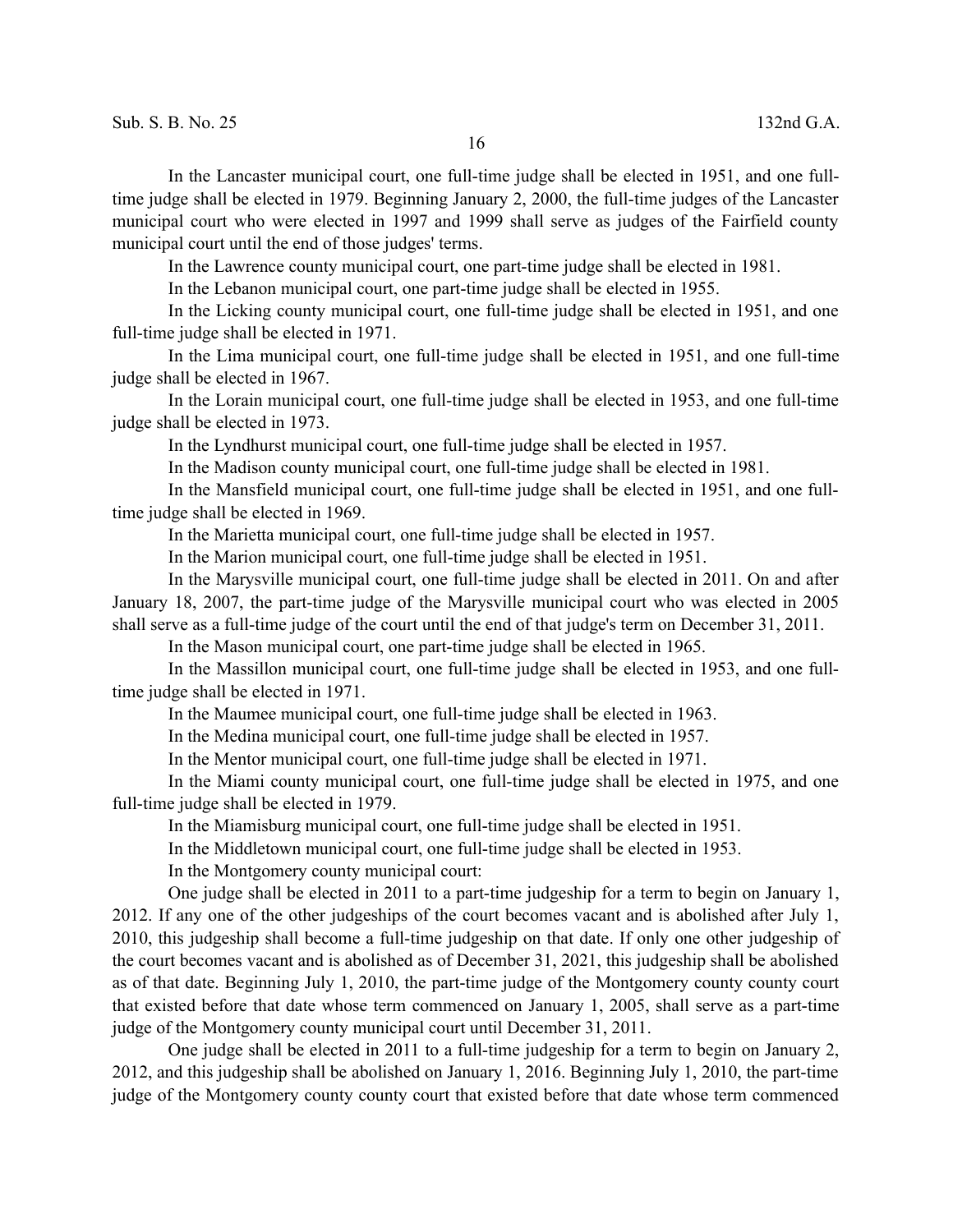on January 2, 2005, shall serve as a full-time judge of the Montgomery county municipal court until January 1, 2012.

One judge shall be elected in 2013 to a full-time judgeship for a term to begin on January 2, 2014. Beginning July 1, 2010, the part-time judge of the Montgomery county county court that existed before that date whose term commenced on January 2, 2007, shall serve as a full-time judge of the Montgomery county municipal court until January 1, 2014.

One judge shall be elected in 2013 to a judgeship for a term to begin on January 1, 2014. If no other judgeship of the court becomes vacant and is abolished by January 1, 2014, this judgeship shall be a part-time judgeship. When one or more of the other judgeships of the court becomes vacant and is abolished after July 1, 2010, this judgeship shall become a full-time judgeship. Beginning July 1, 2010, the part-time judge of the Montgomery county county court that existed before that date whose term commenced on January 1, 2007, shall serve as this judge of the Montgomery county municipal court until December 31, 2013.

If any one of the judgeships of the court becomes vacant before December 31, 2021, that judgeship is abolished on the date that it becomes vacant, and the other judges of the court shall be or serve as full-time judges. The abolishment of judgeships for the Montgomery county municipal court shall cease when the court has two full-time judgeships.

In the Morrow county municipal court, one full-time judge shall be elected in 2005. Beginning January 1, 2003, the part-time judge of the Morrow county county court that existed prior to that date shall serve as the full-time judge of the Morrow county municipal court until December 31, 2005.

In the Mount Vernon municipal court, one full-time judge shall be elected in 1951.

In the Napoleon municipal court, one full-time judge shall be elected in 2005.

In the New Philadelphia municipal court, one full-time judge shall be elected in 1975.

In the Newton Falls municipal court, one full-time judge shall be elected in 1963.

In the Niles municipal court, one full-time judge shall be elected in 1951.

In the Norwalk municipal court, one full-time judge shall be elected in 1975.

In the Oakwood municipal court, one part-time judge shall be elected in 1953.

In the Oberlin municipal court, one full-time judge shall be elected in 1989.

In the Oregon municipal court, one full-time judge shall be elected in 1963.

In the Ottawa county municipal court, one full-time judge shall be elected in 1995, and the full-time judge of the Port Clinton municipal court who is elected in 1989 shall serve as the judge of the Ottawa county municipal court from February 4, 1994, until the end of that judge's term.

In the Painesville municipal court, one full-time judge shall be elected in 1951.

In the Parma municipal court, one full-time judge shall be elected in 1951, one full-time judge shall be elected in 1967, and one full-time judge shall be elected in 1971.

 In the Perry county municipal court to be established on January 1, 2018, one full-time judge shall be elected in 2017.

In the Perrysburg municipal court, one full-time judge shall be elected in 1977.

In the Portage county municipal court, two full-time judges shall be elected in 1979, and one full-time judge shall be elected in 1971.

In the Port Clinton municipal court, one full-time judge shall be elected in 1953. The full-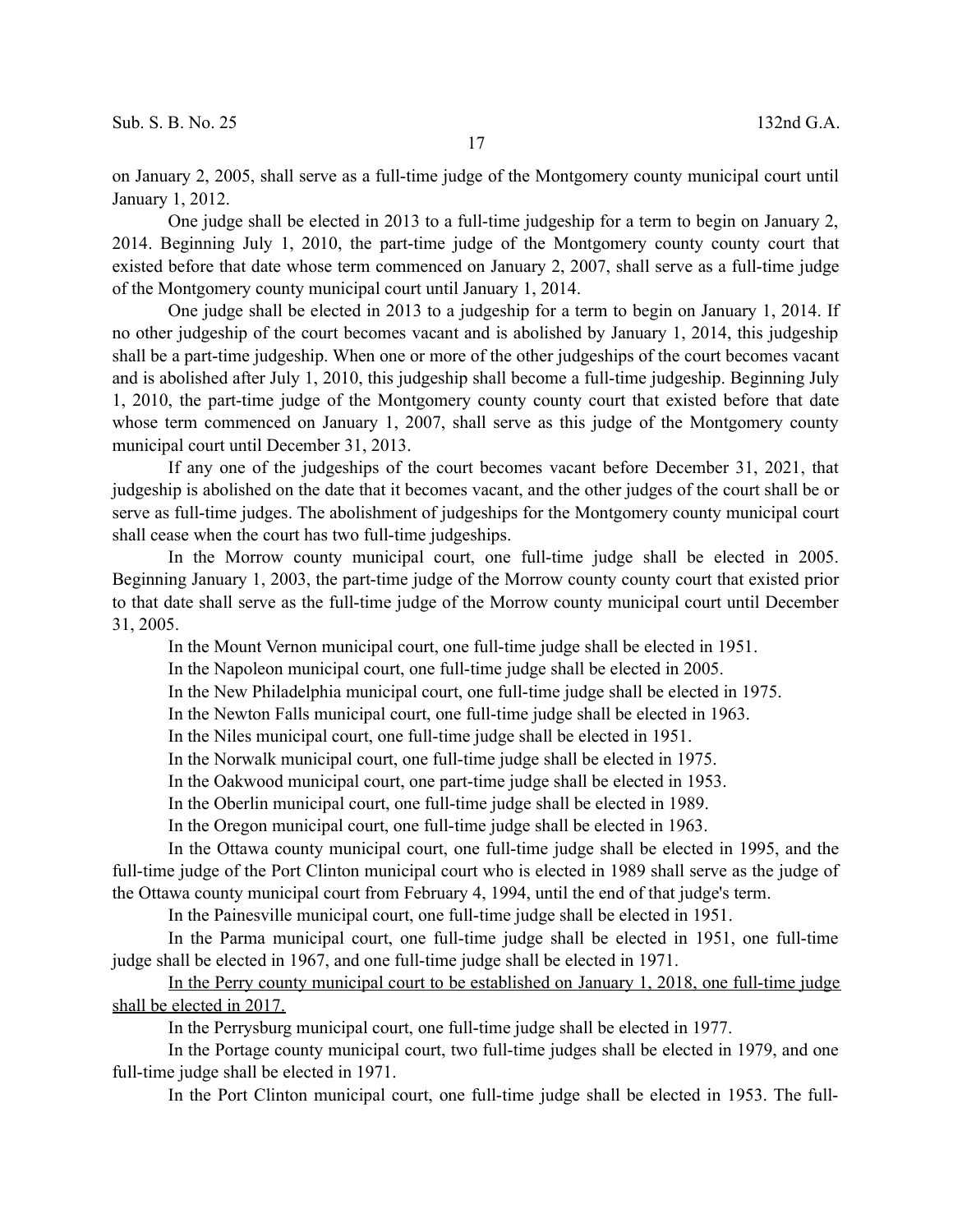time judge of the Port Clinton municipal court who is elected in 1989 shall serve as the judge of the Ottawa county municipal court from February 4, 1994, until the end of that judge's term.

In the Portsmouth municipal court, one full-time judge shall be elected in 1951, and one fulltime judge shall be elected in 1985.

In the Putnam county municipal court, one full-time judge shall be elected in 2011. Beginning January 1, 2011, the part-time judge of the Putnam county county court that existed prior to that date whose term commenced on January 1, 2007, shall serve as the full-time judge of the Putnam county municipal court until December 31, 2011.

In the Rocky River municipal court, one full-time judge shall be elected in 1957, and one full-time judge shall be elected in 1971.

In the Sandusky municipal court, one full-time judge shall be elected in 1953.

In the Sandusky county municipal court, one full-time judge shall be elected in 2013. Beginning on January 1, 2013, the two part-time judges of the Sandusky county county court that existed prior to that date shall serve as part-time judges of the Sandusky county municipal court until December 31, 2013. If either judgeship becomes vacant before January 1, 2014, that judgeship is abolished on the date it becomes vacant, and the person who holds the other judgeship shall serve as the full-time judge of the Sandusky county municipal court until December 31, 2013.

In the Shaker Heights municipal court, one full-time judge shall be elected in 1957.

In the Shelby municipal court, one part-time judge shall be elected in 1957.

In the Sidney municipal court, one full-time judge shall be elected in 1995.

In the South Euclid municipal court, one full-time judge shall be elected in 1999. The parttime judge elected in 1993, whose term commenced on January 1, 1994, shall serve until December 31, 1999, and the office of that judge is abolished on January 1, 2000.

In the Springfield municipal court, two full-time judges shall be elected in 1985, and one fulltime judge shall be elected in 1983, all of whom shall serve as the judges of the Springfield municipal court through December 31, 1987, and as the judges of the Clark county municipal court from January 1, 1988, until the end of their respective terms.

In the Steubenville municipal court, one full-time judge shall be elected in 1953.

In the Stow municipal court, one full-time judge shall be elected in 2009, and one full-time judge shall be elected in 2013. Beginning January 1, 2009, the judge of the Cuyahoga Falls municipal court that existed prior to that date whose term commenced on January 1, 2008, shall serve as a fulltime judge of the Stow municipal court until December 31, 2013. Beginning January 1, 2009, the judge of the Cuyahoga Falls municipal court that existed prior to that date whose term commenced on January 1, 2004, shall serve as a full-time judge of the Stow municipal court until December 31, 2009.

In the Struthers municipal court, one part-time judge shall be elected in 1963.

In the Sylvania municipal court, one full-time judge shall be elected in 1963.

In the Tiffin-Fostoria municipal court, one full-time judge shall be elected in 2013.

In the Toledo municipal court, two full-time judges shall be elected in 1971, four full-time judges shall be elected in 1975, and one full-time judge shall be elected in 1973.

In the Upper Sandusky municipal court, one full-time judge shall be elected in 2011. The part-time judge elected in 2005, whose term commenced on January 1, 2006, shall serve as a full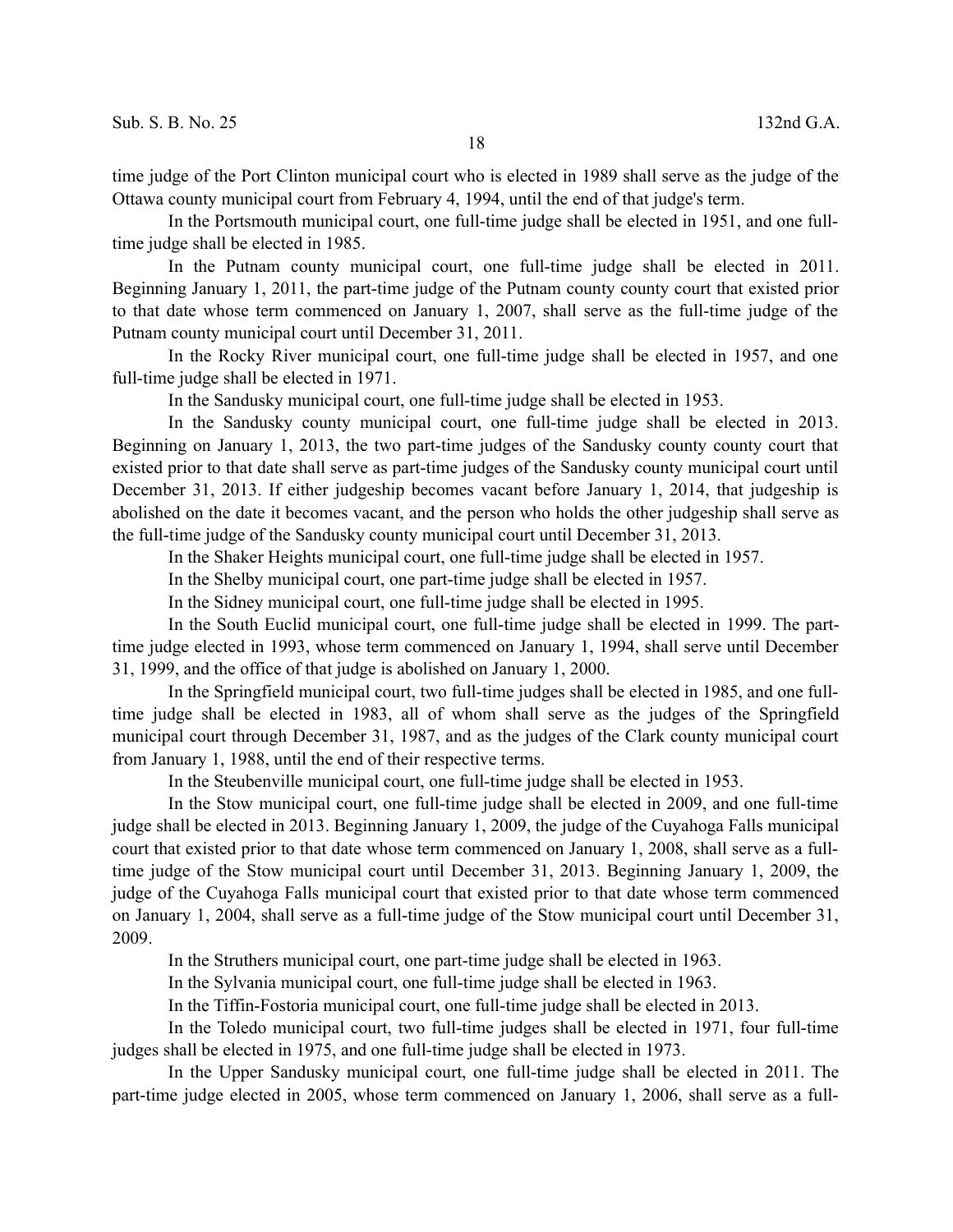time judge on and after January 1, 2008, until the expiration of that judge's term on December 31, 2011, and the office of that judge is abolished on January 1, 2012.

In the Vandalia municipal court, one full-time judge shall be elected in 1959.

In the Van Wert municipal court, one full-time judge shall be elected in 1957.

In the Vermilion municipal court, one part-time judge shall be elected in 1965.

In the Wadsworth municipal court, one full-time judge shall be elected in 1981.

In the Warren municipal court, one full-time judge shall be elected in 1951, and one full-time judge shall be elected in 1971.

In the Washington Court House municipal court, one full-time judge shall be elected in 1999. The part-time judge elected in 1993, whose term commenced on January 1, 1994, shall serve until December 31, 1999, and the office of that judge is abolished on January 1, 2000.

In the Wayne county municipal court, one full-time judge shall be elected in 1975, and one full-time judge shall be elected in 1979.

In the Willoughby municipal court, one full-time judge shall be elected in 1951.

In the Wilmington municipal court, one full-time judge shall be elected in 1991, who shall serve as the judge of the Wilmington municipal court through June 30, 1992, and as the judge of the Clinton county municipal court from July 1, 1992, until the end of that judge's term on December 31, 1997.

In the Xenia municipal court, one full-time judge shall be elected in 1977.

In the Youngstown municipal court, one full-time judge shall be elected in 1951, and one fulltime judge shall be elected in 2013.

In the Zanesville municipal court, one full-time judge shall be elected in 1953.

Sec. 1901.31. The clerk and deputy clerks of a municipal court shall be selected, be compensated, give bond, and have powers and duties as follows:

(A) There shall be a clerk of the court who is appointed or elected as follows:

(1)(a) Except in the Akron, Barberton, Toledo, Hamilton county, Miami county, Montgomery county, Portage county, and Wayne county municipal courts and through December 31, 2008, the Cuyahoga Falls municipal court, if the population of the territory equals or exceeds one hundred thousand at the regular municipal election immediately preceding the expiration of the term of the present clerk, the clerk shall be nominated and elected by the qualified electors of the territory in the manner that is provided for the nomination and election of judges in section 1901.07 of the Revised Code.

The clerk so elected shall hold office for a term of six years, which term shall commence on the first day of January following the clerk's election and continue until the clerk's successor is elected and qualified.

(b) In the Hamilton county municipal court, the clerk of courts of Hamilton county shall be the clerk of the municipal court and may appoint an assistant clerk who shall receive the compensation, payable out of the treasury of Hamilton county in semimonthly installments, that the board of county commissioners prescribes. The clerk of courts of Hamilton county, acting as the clerk of the Hamilton county municipal court and assuming the duties of that office, shall receive compensation at one-fourth the rate that is prescribed for the clerks of courts of common pleas as determined in accordance with the population of the county and the rates set forth in sections 325.08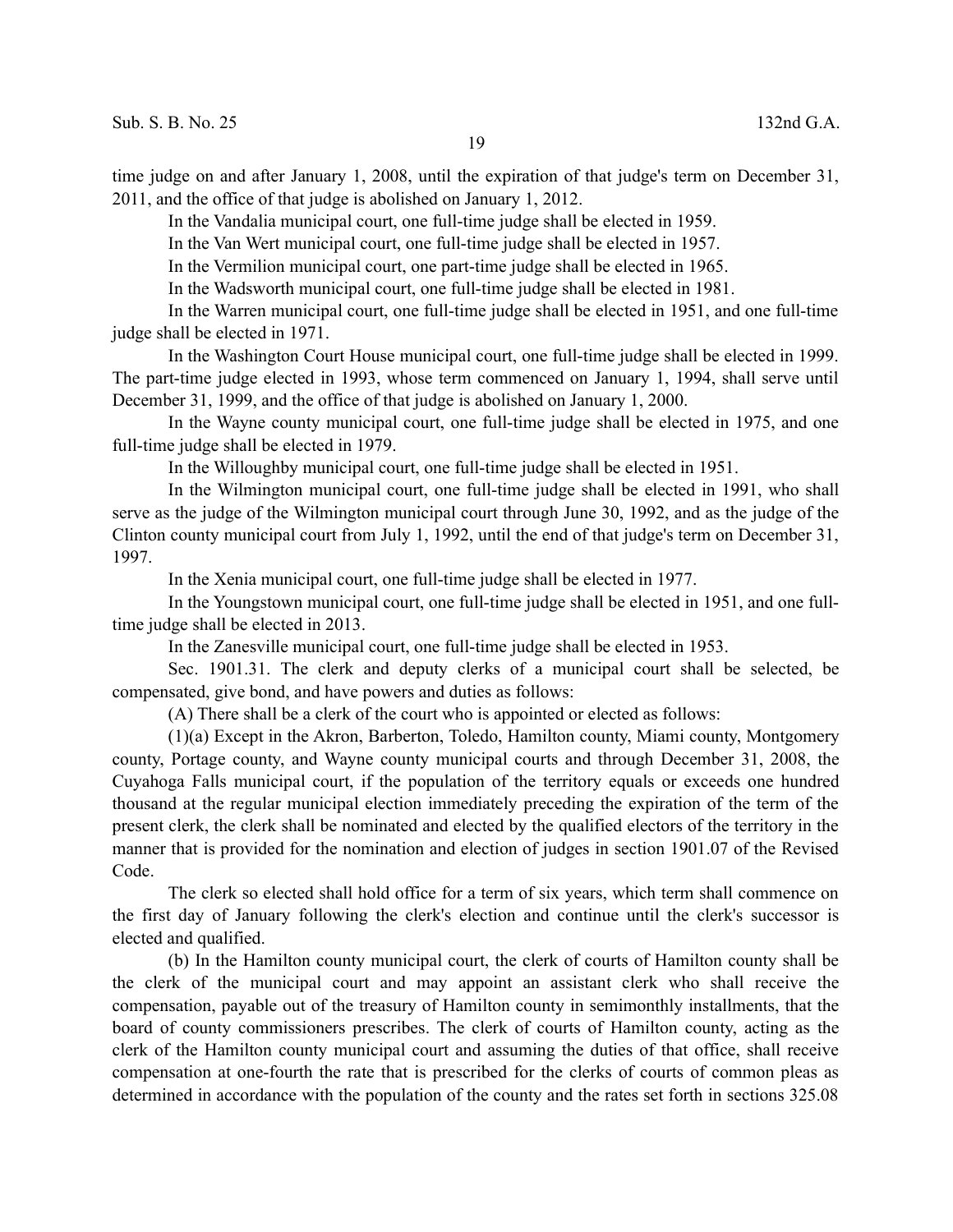and 325.18 of the Revised Code. This compensation shall be paid from the county treasury in semimonthly installments and is in addition to the annual compensation that is received for the performance of the duties of the clerk of courts of Hamilton county, as provided in sections 325.08 and 325.18 of the Revised Code.

(c) In the Portage county and Wayne county municipal courts, the clerks of courts of Portage county and Wayne county shall be the clerks, respectively, of the Portage county and Wayne county municipal courts and may appoint a chief deputy clerk for each branch that is established pursuant to section 1901.311 of the Revised Code and assistant clerks as the judges of the municipal court determine are necessary, all of whom shall receive the compensation that the legislative authority prescribes. The clerks of courts of Portage county and Wayne county, acting as the clerks of the Portage county and Wayne county municipal courts and assuming the duties of these offices, shall receive compensation payable from the county treasury in semimonthly installments at one-fourth the rate that is prescribed for the clerks of courts of common pleas as determined in accordance with the population of the county and the rates set forth in sections 325.08 and 325.18 of the Revised Code.

(d) In the Montgomery county and Miami county municipal courts, the clerks of courts of Montgomery county and Miami county shall be the clerks, respectively, of the Montgomery county and Miami county municipal courts. The clerks of courts of Montgomery county and Miami county, acting as the clerks of the Montgomery county and Miami county municipal courts and assuming the duties of these offices, shall receive compensation at one-fourth the rate that is prescribed for the clerks of courts of common pleas as determined in accordance with the population of the county and the rates set forth in sections 325.08 and 325.18 of the Revised Code. This compensation shall be paid from the county treasury in semimonthly installments and is in addition to the annual compensation that is received for the performance of the duties of the clerks of courts of Montgomery county and Miami county, as provided in sections 325.08 and 325.18 of the Revised Code.

(e) Except as otherwise provided in division  $(A)(1)(e)$  of this section, in the Akron municipal court, candidates for election to the office of clerk of the court shall be nominated by primary election. The primary election shall be held on the day specified in the charter of the city of Akron for the nomination of municipal officers. Notwithstanding any contrary provision of section 3513.05 or 3513.257 of the Revised Code, the declarations of candidacy and petitions of partisan candidates and the nominating petitions of independent candidates for the office of clerk of the Akron municipal court shall be signed by at least fifty qualified electors of the territory of the court.

The candidates shall file a declaration of candidacy and petition, or a nominating petition, whichever is applicable, not later than four p.m. of the ninetieth day before the day of the primary election, in the form prescribed by section 3513.07 or 3513.261 of the Revised Code. The declaration of candidacy and petition, or the nominating petition, shall conform to the applicable requirements of section 3513.05 or 3513.257 of the Revised Code.

If no valid declaration of candidacy and petition is filed by any person for nomination as a candidate of a particular political party for election to the office of clerk of the Akron municipal court, a primary election shall not be held for the purpose of nominating a candidate of that party for election to that office. If only one person files a valid declaration of candidacy and petition for nomination as a candidate of a particular political party for election to that office, a primary election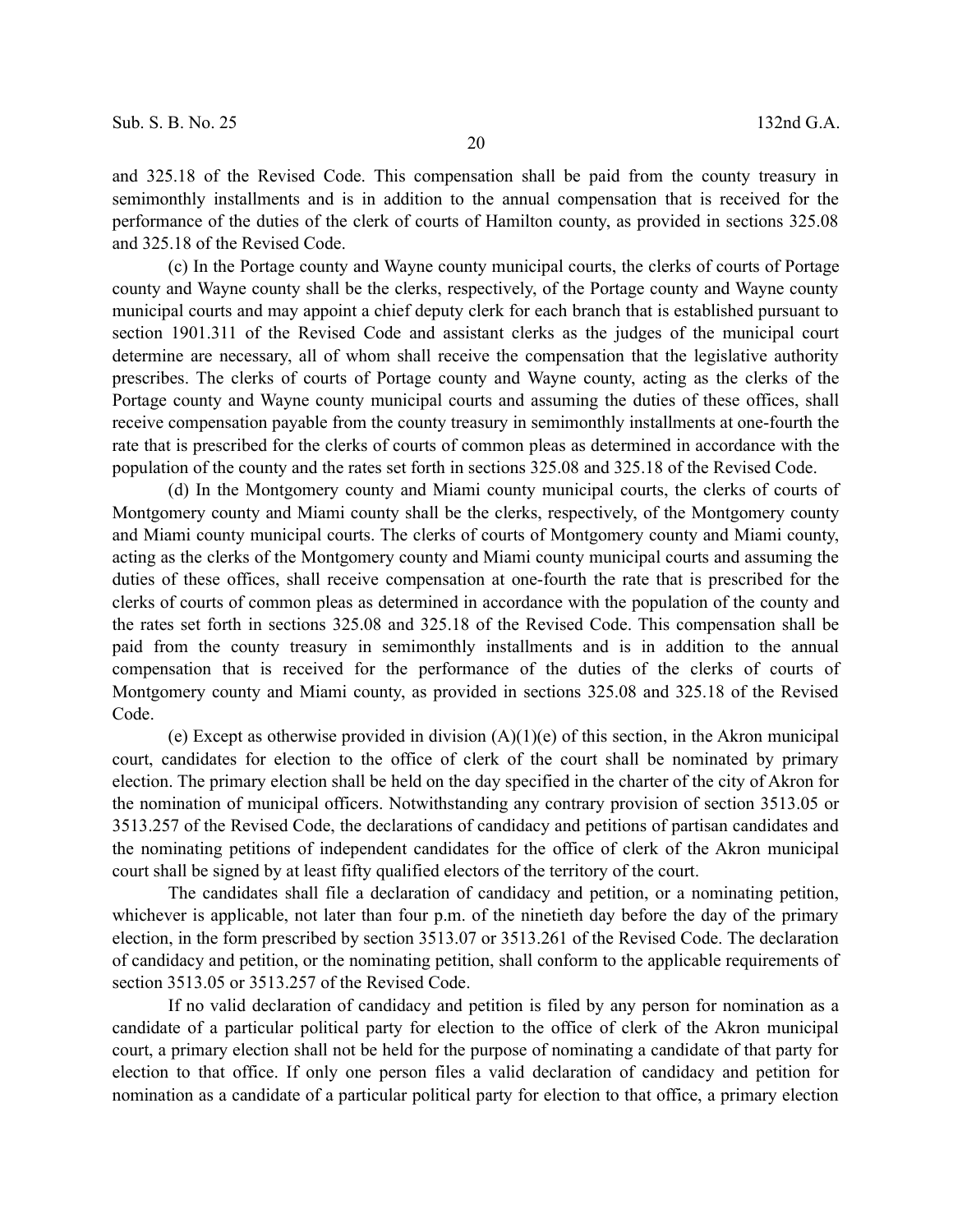shall not be held for the purpose of nominating a candidate of that party for election to that office, and the candidate shall be issued a certificate of nomination in the manner set forth in section 3513.02 of the Revised Code.

Declarations of candidacy and petitions, nominating petitions, and certificates of nomination for the office of clerk of the Akron municipal court shall contain a designation of the term for which the candidate seeks election. At the following regular municipal election, all candidates for the office shall be submitted to the qualified electors of the territory of the court in the manner that is provided in section 1901.07 of the Revised Code for the election of the judges of the court. The clerk so elected shall hold office for a term of six years, which term shall commence on the first day of January following the clerk's election and continue until the clerk's successor is elected and qualified.

(f) Except as otherwise provided in division  $(A)(1)(f)$  of this section, in the Barberton municipal court, candidates for election to the office of clerk of the court shall be nominated by primary election. The primary election shall be held on the day specified in the charter of the city of Barberton for the nomination of municipal officers. Notwithstanding any contrary provision of section 3513.05 or 3513.257 of the Revised Code, the declarations of candidacy and petitions of partisan candidates and the nominating petitions of independent candidates for the office of clerk of the Barberton municipal court shall be signed by at least fifty qualified electors of the territory of the court.

The candidates shall file a declaration of candidacy and petition, or a nominating petition, whichever is applicable, not later than four p.m. of the ninetieth day before the day of the primary election, in the form prescribed by section 3513.07 or 3513.261 of the Revised Code. The declaration of candidacy and petition, or the nominating petition, shall conform to the applicable requirements of section 3513.05 or 3513.257 of the Revised Code.

If no valid declaration of candidacy and petition is filed by any person for nomination as a candidate of a particular political party for election to the office of clerk of the Barberton municipal court, a primary election shall not be held for the purpose of nominating a candidate of that party for election to that office. If only one person files a valid declaration of candidacy and petition for nomination as a candidate of a particular political party for election to that office, a primary election shall not be held for the purpose of nominating a candidate of that party for election to that office, and the candidate shall be issued a certificate of nomination in the manner set forth in section 3513.02 of the Revised Code.

Declarations of candidacy and petitions, nominating petitions, and certificates of nomination for the office of clerk of the Barberton municipal court shall contain a designation of the term for which the candidate seeks election. At the following regular municipal election, all candidates for the office shall be submitted to the qualified electors of the territory of the court in the manner that is provided in section 1901.07 of the Revised Code for the election of the judges of the court. The clerk so elected shall hold office for a term of six years, which term shall commence on the first day of January following the clerk's election and continue until the clerk's successor is elected and qualified.

 $(g)(i)$  Through December 31, 2008, except as otherwise provided in division  $(A)(1)(g)(i)$  of this section, in the Cuyahoga Falls municipal court, candidates for election to the office of clerk of the court shall be nominated by primary election. The primary election shall be held on the day specified in the charter of the city of Cuyahoga Falls for the nomination of municipal officers.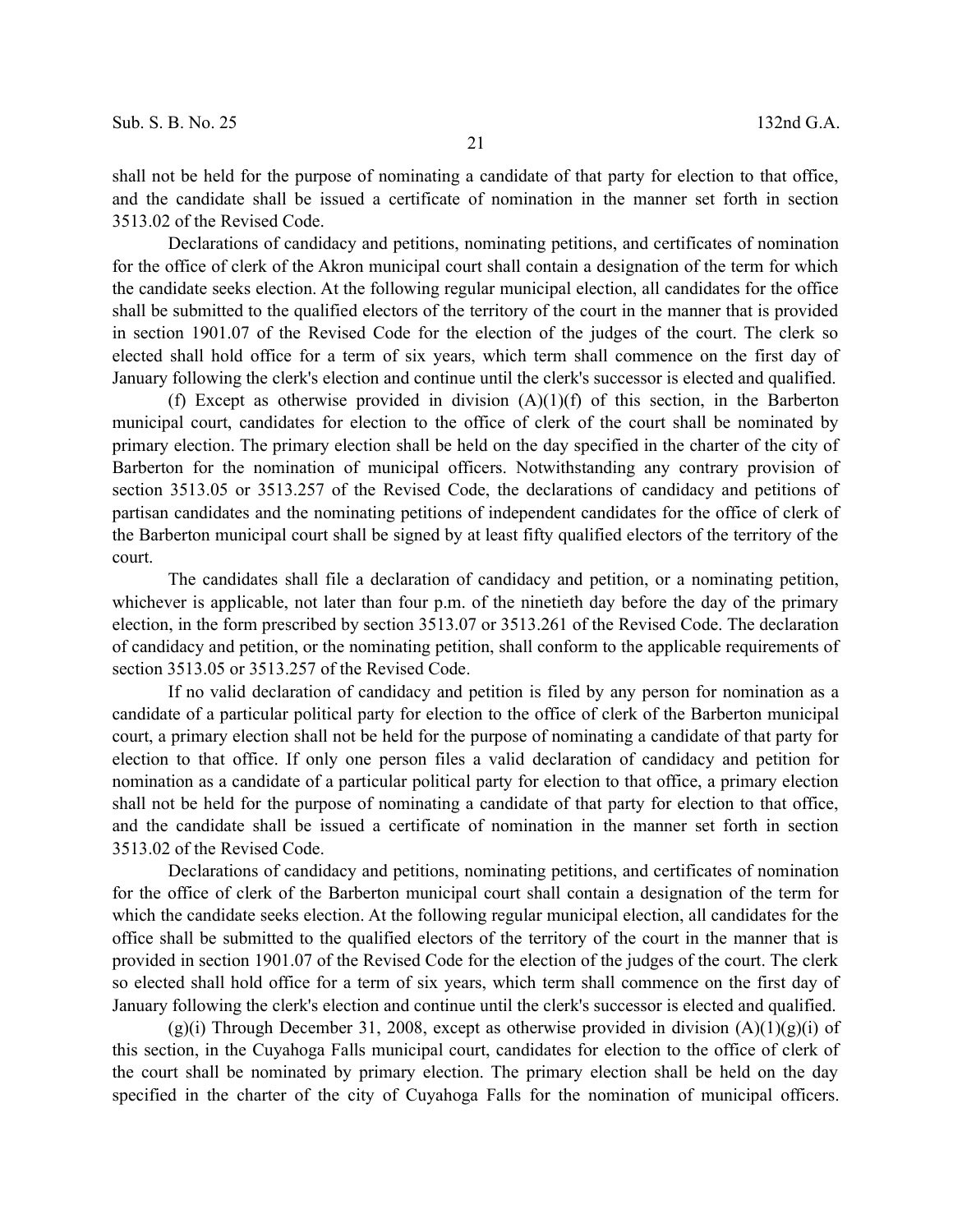Notwithstanding any contrary provision of section 3513.05 or 3513.257 of the Revised Code, the declarations of candidacy and petitions of partisan candidates and the nominating petitions of independent candidates for the office of clerk of the Cuyahoga Falls municipal court shall be signed by at least fifty qualified electors of the territory of the court.

The candidates shall file a declaration of candidacy and petition, or a nominating petition, whichever is applicable, not later than four p.m. of the ninetieth day before the day of the primary election, in the form prescribed by section 3513.07 or 3513.261 of the Revised Code. The declaration of candidacy and petition, or the nominating petition, shall conform to the applicable requirements of section 3513.05 or 3513.257 of the Revised Code.

If no valid declaration of candidacy and petition is filed by any person for nomination as a candidate of a particular political party for election to the office of clerk of the Cuyahoga Falls municipal court, a primary election shall not be held for the purpose of nominating a candidate of that party for election to that office. If only one person files a valid declaration of candidacy and petition for nomination as a candidate of a particular political party for election to that office, a primary election shall not be held for the purpose of nominating a candidate of that party for election to that office, and the candidate shall be issued a certificate of nomination in the manner set forth in section 3513.02 of the Revised Code.

Declarations of candidacy and petitions, nominating petitions, and certificates of nomination for the office of clerk of the Cuyahoga Falls municipal court shall contain a designation of the term for which the candidate seeks election. At the following regular municipal election, all candidates for the office shall be submitted to the qualified electors of the territory of the court in the manner that is provided in section 1901.07 of the Revised Code for the election of the judges of the court. The clerk so elected shall hold office for a term of six years, which term shall commence on the first day of January following the clerk's election and continue until the clerk's successor is elected and qualified.

(ii) Division  $(A)(1)(g)(i)$  of this section shall have no effect after December 31, 2008.

(h) Except as otherwise provided in division  $(A)(1)(h)$  of this section, in the Toledo municipal court, candidates for election to the office of clerk of the court shall be nominated by primary election. The primary election shall be held on the day specified in the charter of the city of Toledo for the nomination of municipal officers. Notwithstanding any contrary provision of section 3513.05 or 3513.257 of the Revised Code, the declarations of candidacy and petitions of partisan candidates and the nominating petitions of independent candidates for the office of clerk of the Toledo municipal court shall be signed by at least fifty qualified electors of the territory of the court.

The candidates shall file a declaration of candidacy and petition, or a nominating petition, whichever is applicable, not later than four p.m. of the ninetieth day before the day of the primary election, in the form prescribed by section 3513.07 or 3513.261 of the Revised Code. The declaration of candidacy and petition, or the nominating petition, shall conform to the applicable requirements of section 3513.05 or 3513.257 of the Revised Code.

If no valid declaration of candidacy and petition is filed by any person for nomination as a candidate of a particular political party for election to the office of clerk of the Toledo municipal court, a primary election shall not be held for the purpose of nominating a candidate of that party for election to that office. If only one person files a valid declaration of candidacy and petition for nomination as a candidate of a particular political party for election to that office, a primary election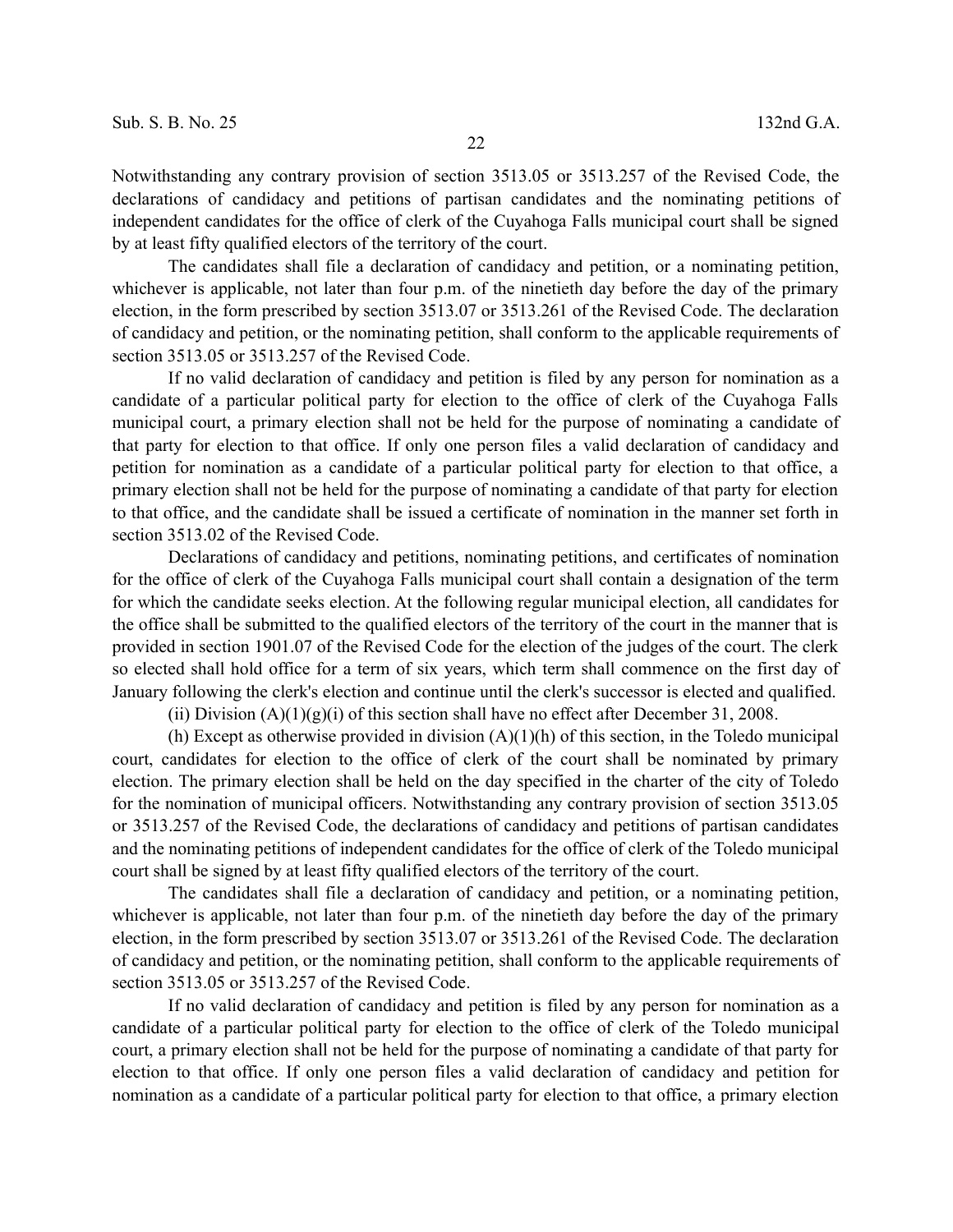shall not be held for the purpose of nominating a candidate of that party for election to that office, and the candidate shall be issued a certificate of nomination in the manner set forth in section 3513.02 of the Revised Code.

Declarations of candidacy and petitions, nominating petitions, and certificates of nomination for the office of clerk of the Toledo municipal court shall contain a designation of the term for which the candidate seeks election. At the following regular municipal election, all candidates for the office shall be submitted to the qualified electors of the territory of the court in the manner that is provided in section 1901.07 of the Revised Code for the election of the judges of the court. The clerk so elected shall hold office for a term of six years, which term shall commence on the first day of January following the clerk's election and continue until the clerk's successor is elected and qualified.

(2)(a) Except for the Alliance, Auglaize county, Brown county, Columbiana county, Holmes county, Perry county, Putnam county, Sandusky county, Lorain, Massillon, and Youngstown municipal courts, in a municipal court for which the population of the territory is less than one hundred thousand, the clerk shall be appointed by the court, and the clerk shall hold office until the clerk's successor is appointed and qualified.

(b) In the Alliance, Lorain, Massillon, and Youngstown municipal courts, the clerk shall be elected for a term of office as described in division  $(A)(1)(a)$  of this section.

(c) In the Auglaize county, Brown county, Holmes county, Perry county, Putnam county, and Sandusky county municipal courts, the clerks of courts of Auglaize county, Brown county, Holmes county, Perry county, Putnam county, and Sandusky county shall be the clerks, respectively, of the Auglaize county, Brown county, Holmes county, Perry county, Putnam county, and Sandusky county municipal courts and may appoint a chief deputy clerk for each branch office that is established pursuant to section 1901.311 of the Revised Code, and assistant clerks as the judge of the court determines are necessary, all of whom shall receive the compensation that the legislative authority prescribes. The clerks of courts of Auglaize county, Brown county, Holmes county, Perry county, Putnam county, and Sandusky county, acting as the clerks of the Auglaize county, Brown county, Holmes county, Perry county, Putnam county, and Sandusky county municipal courts and assuming the duties of these offices, shall receive compensation payable from the county treasury in semimonthly installments at one-fourth the rate that is prescribed for the clerks of courts of common pleas as determined in accordance with the population of the county and the rates set forth in sections 325.08 and 325.18 of the Revised Code.

(d) In the Columbiana county municipal court, the clerk of courts of Columbiana county shall be the clerk of the municipal court, may appoint a chief deputy clerk for each branch office that is established pursuant to section 1901.311 of the Revised Code, and may appoint any assistant clerks that the judges of the court determine are necessary. All of the chief deputy clerks and assistant clerks shall receive the compensation that the legislative authority prescribes. The clerk of courts of Columbiana county, acting as the clerk of the Columbiana county municipal court and assuming the duties of that office, shall receive in either biweekly installments or semimonthly installments, as determined by the payroll administrator, compensation payable from the county treasury at onefourth the rate that is prescribed for the clerks of courts of common pleas as determined in accordance with the population of the county and the rates set forth in sections 325.08 and 325.18 of the Revised Code.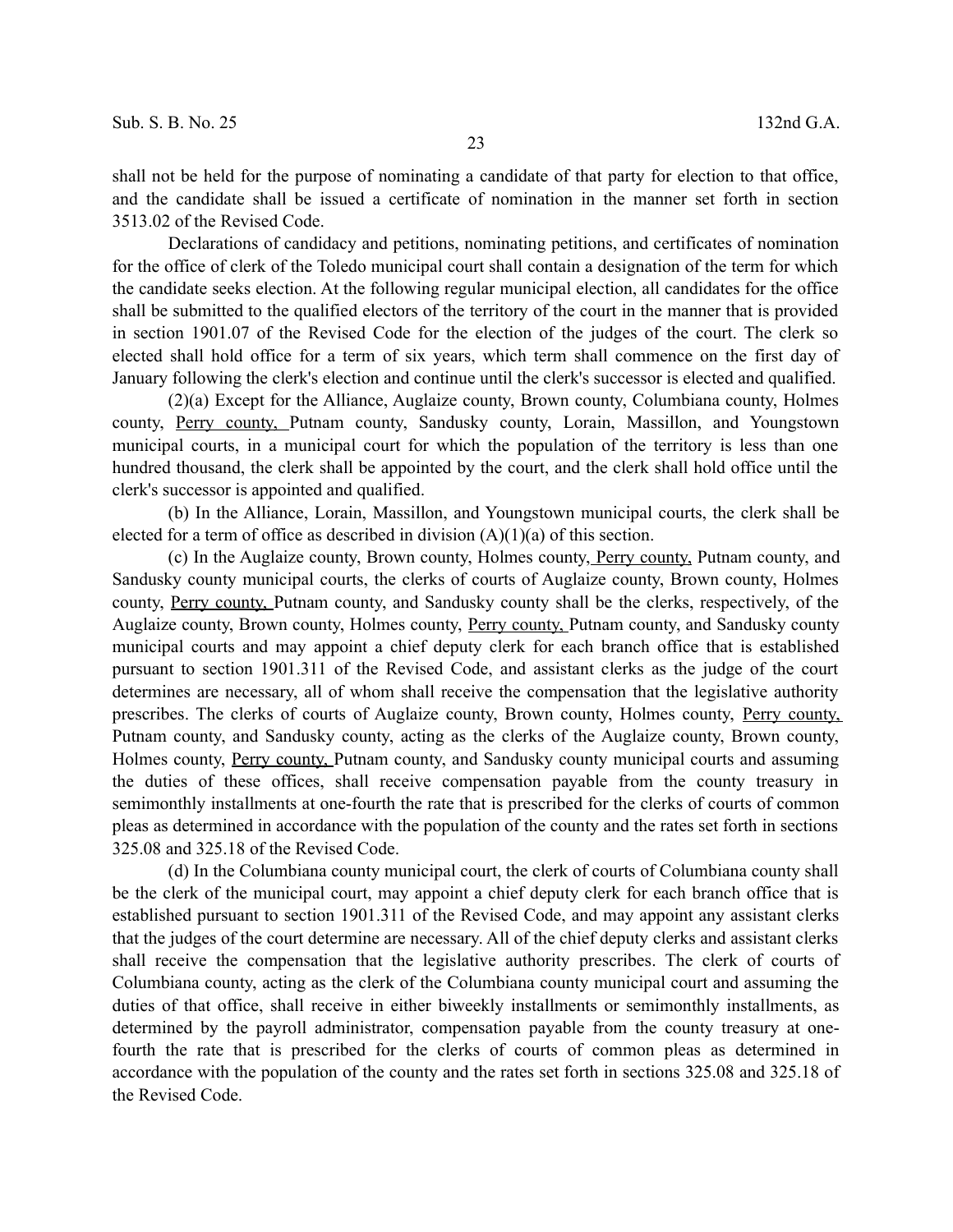(3) During the temporary absence of the clerk due to illness, vacation, or other proper cause, the court may appoint a temporary clerk, who shall be paid the same compensation, have the same authority, and perform the same duties as the clerk.

(B) Except in the Hamilton county, Montgomery county, Miami county, Portage county, and Wayne county municipal courts, if a vacancy occurs in the office of the clerk of the Alliance, Lorain, Massillon, or Youngstown municipal court or occurs in the office of the clerk of a municipal court for which the population of the territory equals or exceeds one hundred thousand because the clerk ceases to hold the office before the end of the clerk's term or because a clerk-elect fails to take office, the vacancy shall be filled, until a successor is elected and qualified, by a person chosen by the residents of the territory of the court who are members of the county central committee of the political party by which the last occupant of that office or the clerk-elect was nominated. Not less than five nor more than fifteen days after a vacancy occurs, those members of that county central committee shall meet to make an appointment to fill the vacancy. At least four days before the date of the meeting, the chairperson or a secretary of the county central committee shall notify each such member of that county central committee by first class mail of the date, time, and place of the meeting and its purpose. A majority of all such members of that county central committee constitutes a quorum, and a majority of the quorum is required to make the appointment. If the office so vacated was occupied or was to be occupied by a person not nominated at a primary election, or if the appointment was not made by the committee members in accordance with this division, the court shall make an appointment to fill the vacancy. A successor shall be elected to fill the office for the unexpired term at the first municipal election that is held more than one hundred thirty-five days after the vacancy occurred.

(C)(1) In a municipal court, other than the Auglaize county, the Brown county, the Columbiana county, the Holmes county, the Perry county, the Putnam county, the Sandusky county, and the Lorain municipal courts, for which the population of the territory is less than one hundred thousand, the clerk of the municipal court shall receive the annual compensation that the presiding judge of the court prescribes, if the revenue of the court for the preceding calendar year, as certified by the auditor or chief fiscal officer of the municipal corporation in which the court is located or, in the case of a county-operated municipal court, the county auditor, is equal to or greater than the expenditures, including any debt charges, for the operation of the court payable under this chapter from the city treasury or, in the case of a county-operated municipal court, the county treasury for that calendar year, as also certified by the auditor or chief fiscal officer. If the revenue of a municipal court, other than the Auglaize county, the Brown county, the Columbiana county, the Perry county, the Putnam county, the Sandusky county, and the Lorain municipal courts, for which the population of the territory is less than one hundred thousand for the preceding calendar year as so certified is not equal to or greater than those expenditures for the operation of the court for that calendar year as so certified, the clerk of a municipal court shall receive the annual compensation that the legislative authority prescribes. As used in this division, "revenue" means the total of all costs and fees that are collected and paid to the city treasury or, in a county-operated municipal court, the county treasury by the clerk of the municipal court under division (F) of this section and all interest received and paid to the city treasury or, in a county-operated municipal court, the county treasury in relation to the costs and fees under division (G) of this section.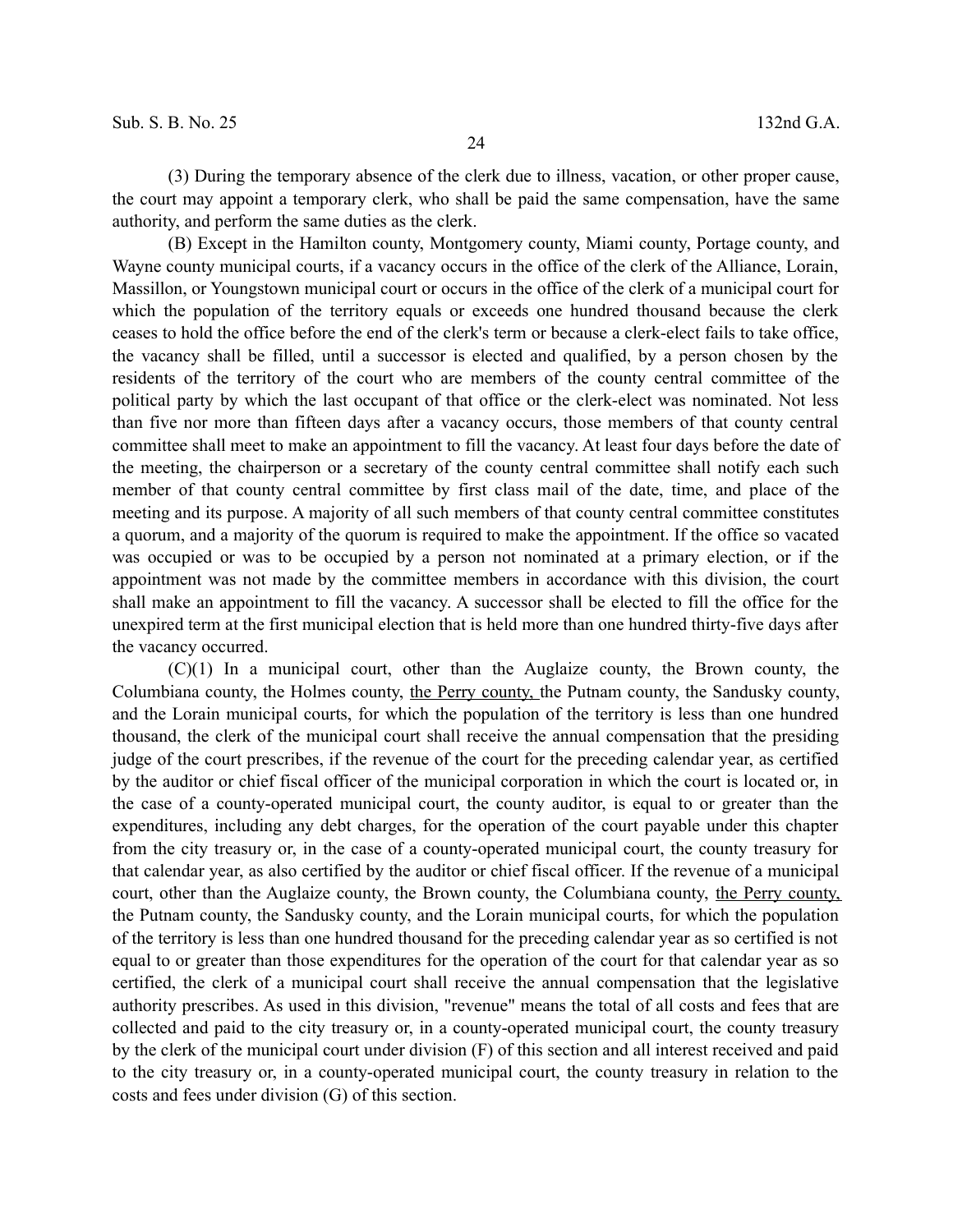(2) In a municipal court, other than the Hamilton county, Montgomery county, Miami county, Portage county, and Wayne county municipal courts, for which the population of the territory is one hundred thousand or more, and in the Lorain municipal court, the clerk of the municipal court shall receive annual compensation in a sum equal to eighty-five per cent of the salary of a judge of the court.

(3) The compensation of a clerk described in division  $(C)(1)$  or (2) of this section and of the clerk of the Columbiana county municipal court is payable in either semimonthly installments or biweekly installments, as determined by the payroll administrator, from the same sources and in the same manner as provided in section 1901.11 of the Revised Code, except that the compensation of the clerk of the Carroll county municipal court is payable in biweekly installments.

(D) Before entering upon the duties of the clerk's office, the clerk of a municipal court shall give bond of not less than six thousand dollars to be determined by the judges of the court, conditioned upon the faithful performance of the clerk's duties.

(E) The clerk of a municipal court may do all of the following: administer oaths, take affidavits, and issue executions upon any judgment rendered in the court, including a judgment for unpaid costs; issue, sign, and attach the seal of the court to all writs, process, subpoenas, and papers issuing out of the court; and approve all bonds, sureties, recognizances, and undertakings fixed by any judge of the court or by law. The clerk may refuse to accept for filing any pleading or paper submitted for filing by a person who has been found to be a vexatious litigator under section 2323.52 of the Revised Code and who has failed to obtain leave to proceed under that section. The clerk shall do all of the following: file and safely keep all journals, records, books, and papers belonging or appertaining to the court; record the proceedings of the court; perform all other duties that the judges of the court may prescribe; and keep a book showing all receipts and disbursements, which book shall be open for public inspection at all times.

The clerk shall prepare and maintain a general index, a docket, and other records that the court, by rule, requires, all of which shall be the public records of the court. In the docket, the clerk shall enter, at the time of the commencement of an action, the names of the parties in full, the names of the counsel, and the nature of the proceedings. Under proper dates, the clerk shall note the filing of the complaint, issuing of summons or other process, returns, and any subsequent pleadings. The clerk also shall enter all reports, verdicts, orders, judgments, and proceedings of the court, clearly specifying the relief granted or orders made in each action. The court may order an extended record of any of the above to be made and entered, under the proper action heading, upon the docket at the request of any party to the case, the expense of which record may be taxed as costs in the case or may be required to be prepaid by the party demanding the record, upon order of the court.

(F) The clerk of a municipal court shall receive, collect, and issue receipts for all costs, fees, fines, bail, and other moneys payable to the office or to any officer of the court. The clerk shall on or before the twentieth day of the month following the month in which they are collected disburse to the proper persons or officers, and take receipts for, all costs, fees, fines, bail, and other moneys that the clerk collects. Subject to sections 307.515 and 4511.193 of the Revised Code and to any other section of the Revised Code that requires a specific manner of disbursement of any moneys received by a municipal court and except for the Hamilton county, Lawrence county, and Ottawa county municipal courts, the clerk shall pay all fines received for violation of municipal ordinances into the treasury of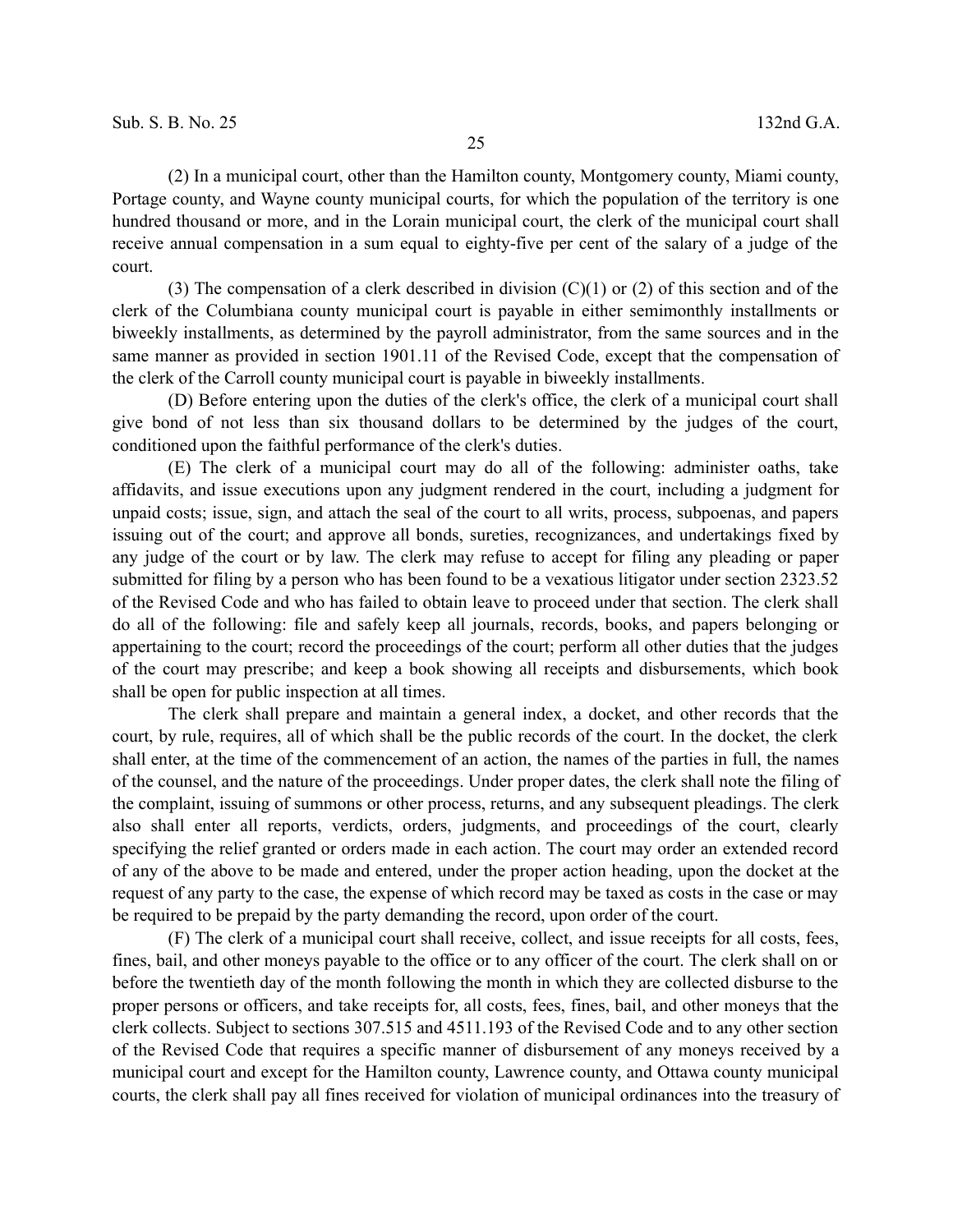the municipal corporation the ordinance of which was violated and shall pay all fines received for violation of township resolutions adopted pursuant to section 503.52 or 503.53 or Chapter 504. of the Revised Code into the treasury of the township the resolution of which was violated. Subject to sections 1901.024 and 4511.193 of the Revised Code, in the Hamilton county, Lawrence county, and Ottawa county municipal courts, the clerk shall pay fifty per cent of the fines received for violation of municipal ordinances and fifty per cent of the fines received for violation of township resolutions adopted pursuant to section 503.52 or 503.53 or Chapter 504. of the Revised Code into the treasury of the county. Subject to sections 307.515, 4511.19, and 5503.04 of the Revised Code and to any other section of the Revised Code that requires a specific manner of disbursement of any moneys received by a municipal court, the clerk shall pay all fines collected for the violation of state laws into the county treasury. Except in a county-operated municipal court, the clerk shall pay all costs and fees the disbursement of which is not otherwise provided for in the Revised Code into the city treasury. The clerk of a county-operated municipal court shall pay the costs and fees the disbursement of which is not otherwise provided for in the Revised Code into the county treasury. Moneys deposited as security for costs shall be retained pending the litigation. The clerk shall keep a separate account of all receipts and disbursements in civil and criminal cases, which shall be a permanent public record of the office. On the expiration of the term of the clerk, the clerk shall deliver the records to the clerk's successor. The clerk shall have other powers and duties as are prescribed by rule or order of the court.

(G) All moneys paid into a municipal court shall be noted on the record of the case in which they are paid and shall be deposited in a state or national bank, or a domestic savings and loan association, as defined in section 1151.01 of the Revised Code, that is selected by the clerk. Any interest received upon the deposits shall be paid into the city treasury, except that, in a countyoperated municipal court, the interest shall be paid into the treasury of the county in which the court is located.

On the first Monday in January of each year, the clerk shall make a list of the titles of all cases in the court that were finally determined more than one year past in which there remains unclaimed in the possession of the clerk any funds, or any part of a deposit for security of costs not consumed by the costs in the case. The clerk shall give notice of the moneys to the parties who are entitled to the moneys or to their attorneys of record. All the moneys remaining unclaimed on the first day of April of each year shall be paid by the clerk to the city treasurer, except that, in a countyoperated municipal court, the moneys shall be paid to the treasurer of the county in which the court is located. The treasurer shall pay any part of the moneys at any time to the person who has the right to the moneys upon proper certification of the clerk.

(H) Deputy clerks of a municipal court other than the Carroll county municipal court may be appointed by the clerk and shall receive the compensation, payable in either biweekly installments or semimonthly installments, as determined by the payroll administrator, out of the city treasury, that the clerk may prescribe, except that the compensation of any deputy clerk of a county-operated municipal court shall be paid out of the treasury of the county in which the court is located. The judge of the Carroll county municipal court may appoint deputy clerks for the court, and the deputy clerks shall receive the compensation, payable in biweekly installments out of the county treasury, that the judge may prescribe. Each deputy clerk shall take an oath of office before entering upon the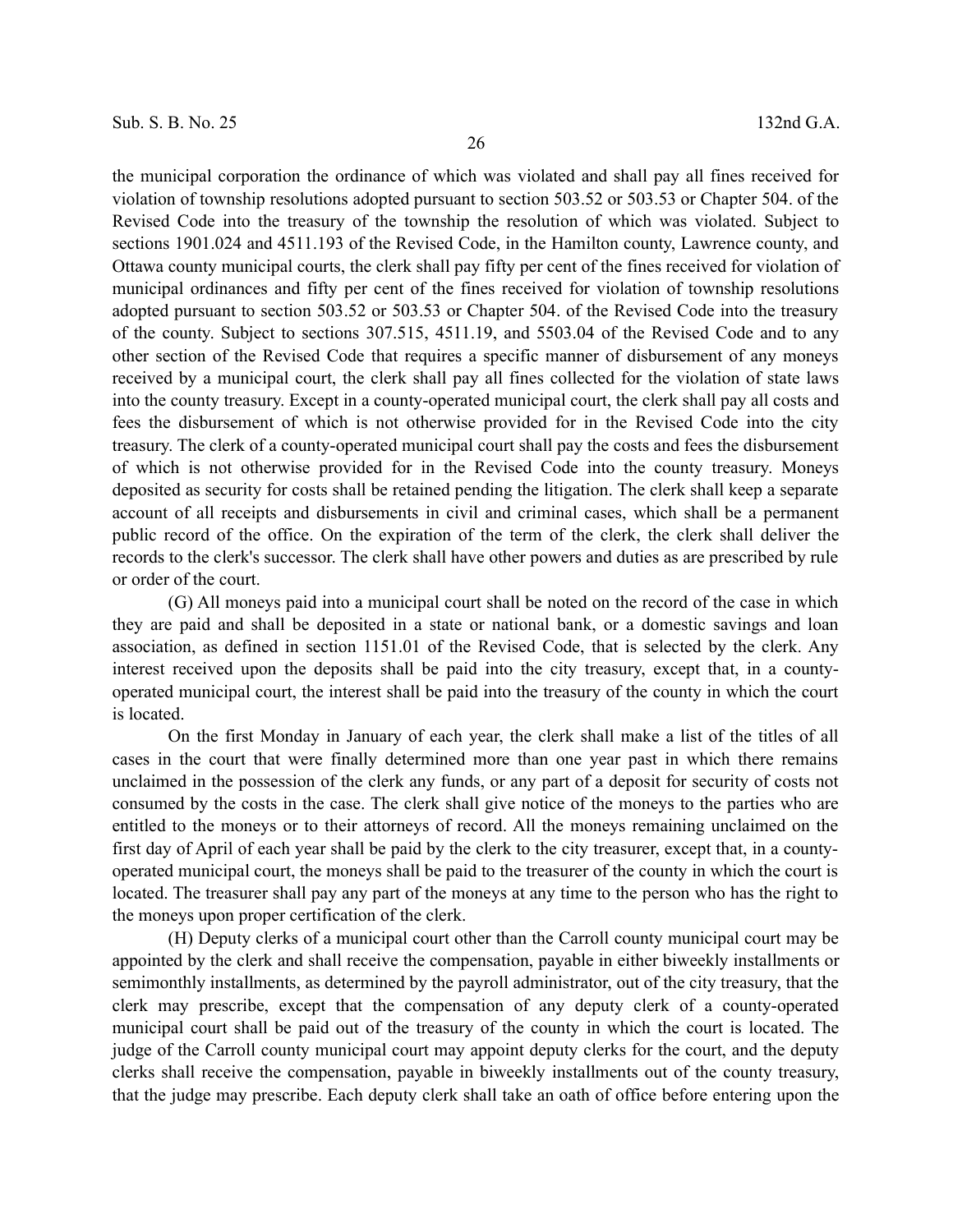duties of the deputy clerk's office and, when so qualified, may perform the duties appertaining to the office of the clerk. The clerk may require any of the deputy clerks to give bond of not less than three thousand dollars, conditioned for the faithful performance of the deputy clerk's duties.

(I) For the purposes of this section, whenever the population of the territory of a municipal court falls below one hundred thousand but not below ninety thousand, and the population of the territory prior to the most recent regular federal census exceeded one hundred thousand, the legislative authority of the municipal corporation may declare, by resolution, that the territory shall be considered to have a population of at least one hundred thousand.

(J) The clerk or a deputy clerk shall be in attendance at all sessions of the municipal court, although not necessarily in the courtroom, and may administer oaths to witnesses and jurors and receive verdicts.

Sec. 1901.312. (A) As used in this section, "health care coverage" has the same meaning as in section 1901.111 of the Revised Code.

(B) The legislative authority, after consultation with the clerk and deputy clerks of the municipal court, shall negotiate and contract for, purchase, or otherwise procure group health care coverage for the clerk and deputy clerks and their spouses and dependents from insurance companies authorized to engage in the business of insurance in this state under Title XXXIX of the Revised Code or health insuring corporations holding certificates of authority under Chapter 1751. of the Revised Code, except that if the county or municipal corporation served by the legislative authority provides group health care coverage for its employees, the group health care coverage required by this section shall be provided, if possible, through the policy or plan under which the group health care coverage is provided for the county or municipal corporation employees.

(C) The portion of the costs, premiums, or charges for the group health care coverage procured pursuant to division (B) of this section that is not paid by the clerk and deputy clerks of the municipal court, or all of the costs, premiums, or charges for the group health care coverage if the clerk and deputy clerks will not be paying any such portion, shall be paid as follows:

(1) If the municipal court is a county-operated municipal court, the portion of the costs, premiums, or charges or all of the costs, premiums, or charges shall be paid out of the treasury of the county.

(2)(a) If the municipal court is not a county-operated municipal court, the portion of the costs, premiums, or charges in connection with the clerk or all of the costs, premiums, or charges in connection with the clerk shall be paid in three-fifths and two-fifths shares from the city treasury and appropriate county treasuries as described in division (C) of section 1901.31 of the Revised Code. The three-fifths share of a city treasury is subject to apportionment under section 1901.026 of the Revised Code.

(b) If the municipal court is not a county-operated municipal court, the portion of the costs, premiums, or charges in connection with the deputy clerks or all of the costs, premiums, or charges in connection with the deputy clerks shall be paid from the city treasury and shall be subject to apportionment under section 1901.026 of the Revised Code.

(D) This section does not apply to the clerk of the Auglaize county, Hamilton county, Perry county, Portage county, Putnam county, or Wayne county municipal court, if health care coverage is provided to the clerk by virtue of the clerk's employment as the clerk of the court of common pleas of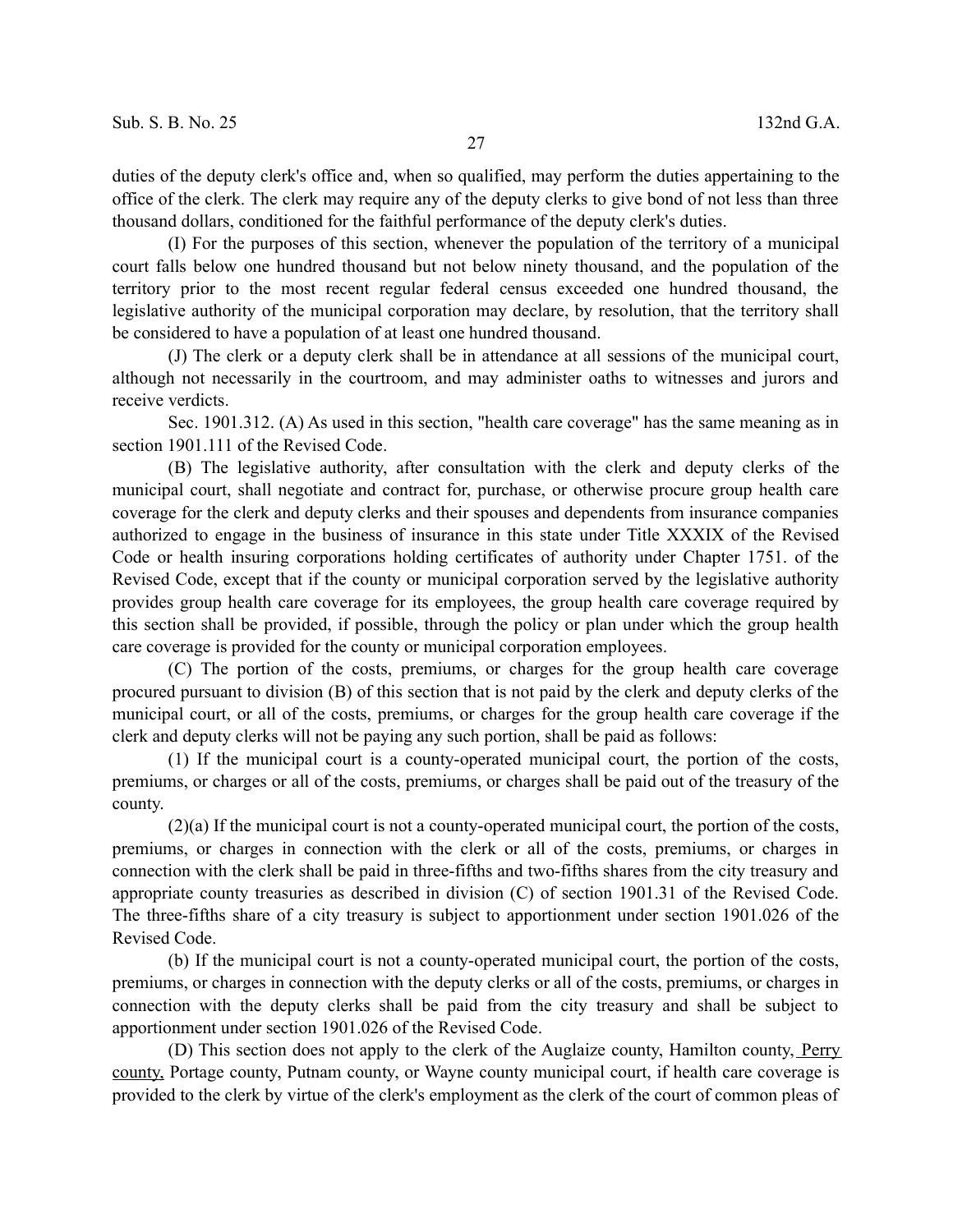Auglaize county, Hamilton county, Perry county, Portage county, Putnam county, or Wayne county.

Sec. 1901.34. (A) Except as provided in divisions (B) and (D) of this section, the village solicitor, city director of law, or similar chief legal officer for each municipal corporation within the territory of a municipal court shall prosecute all cases brought before the municipal court for criminal offenses occurring within the municipal corporation for which that person is the solicitor, director of law, or similar chief legal officer. Except as provided in division (B) of this section, the village solicitor, city director of law, or similar chief legal officer of the municipal corporation in which a municipal court is located shall prosecute all criminal cases brought before the court arising in the unincorporated areas within the territory of the municipal court.

(B) The Auglaize county, Brown county, Clermont county, Hocking county, Holmes county, Jackson county, Morrow county, Ottawa county, Perry county, Portage county, and Putnam county prosecuting attorneys shall prosecute in municipal court all violations of state law arising in their respective counties. The Carroll county, Crawford county, Hamilton county, Madison county, and Wayne county prosecuting attorneys and beginning January 1, 2008, the Erie county prosecuting attorney shall prosecute all violations of state law arising within the unincorporated areas of their respective counties. The Columbiana county prosecuting attorney shall prosecute in the Columbiana county municipal court all violations of state law arising in the county, except for violations arising in the municipal corporation of East Liverpool, Liverpool township, or St. Clair township. The Darke county prosecuting attorney shall prosecute in the Darke county municipal court all violations of state law arising in the county, except for violations of state law arising in the municipal corporation of Greenville and violations of state law arising in the village of Versailles. The Greene county board of county commissioners may provide for the prosecution of all violations of state law arising within the territorial jurisdiction of any municipal court located in Greene county. The Montgomery county prosecuting attorney shall prosecute in the Montgomery county municipal court all felony, misdemeanor, and traffic violations arising in the unincorporated townships of Jefferson, Jackson, Perry, and Clay and all felony violations of state law and all violations involving a state or county agency arising within the jurisdiction of the court. All other violations arising in the territory of the Montgomery county municipal court shall be prosecuted by the village solicitor, city director of law, or similar chief legal officer for each municipal corporation within the territory of the Montgomery county municipal court.

The prosecuting attorney of any county given the duty of prosecuting in municipal court violations of state law shall receive no additional compensation for assuming these additional duties, except that the prosecuting attorney of Hamilton, Portage, and Wayne counties shall receive compensation at the rate of four thousand eight hundred dollars per year, and the prosecuting attorney of Auglaize county shall receive compensation at the rate of one thousand eight hundred dollars per year, each payable from the county treasury of the respective counties in semimonthly installments.

(C) The village solicitor, city director of law, or similar chief legal officer shall perform the same duties, insofar as they are applicable to the village solicitor, city director of law, or similar chief legal officer, as are required of the prosecuting attorney of the county. The village solicitor, city director of law, similar chief legal officer or any assistants who may be appointed shall receive for such services additional compensation to be paid from the treasury of the county as the board of county commissioners prescribes.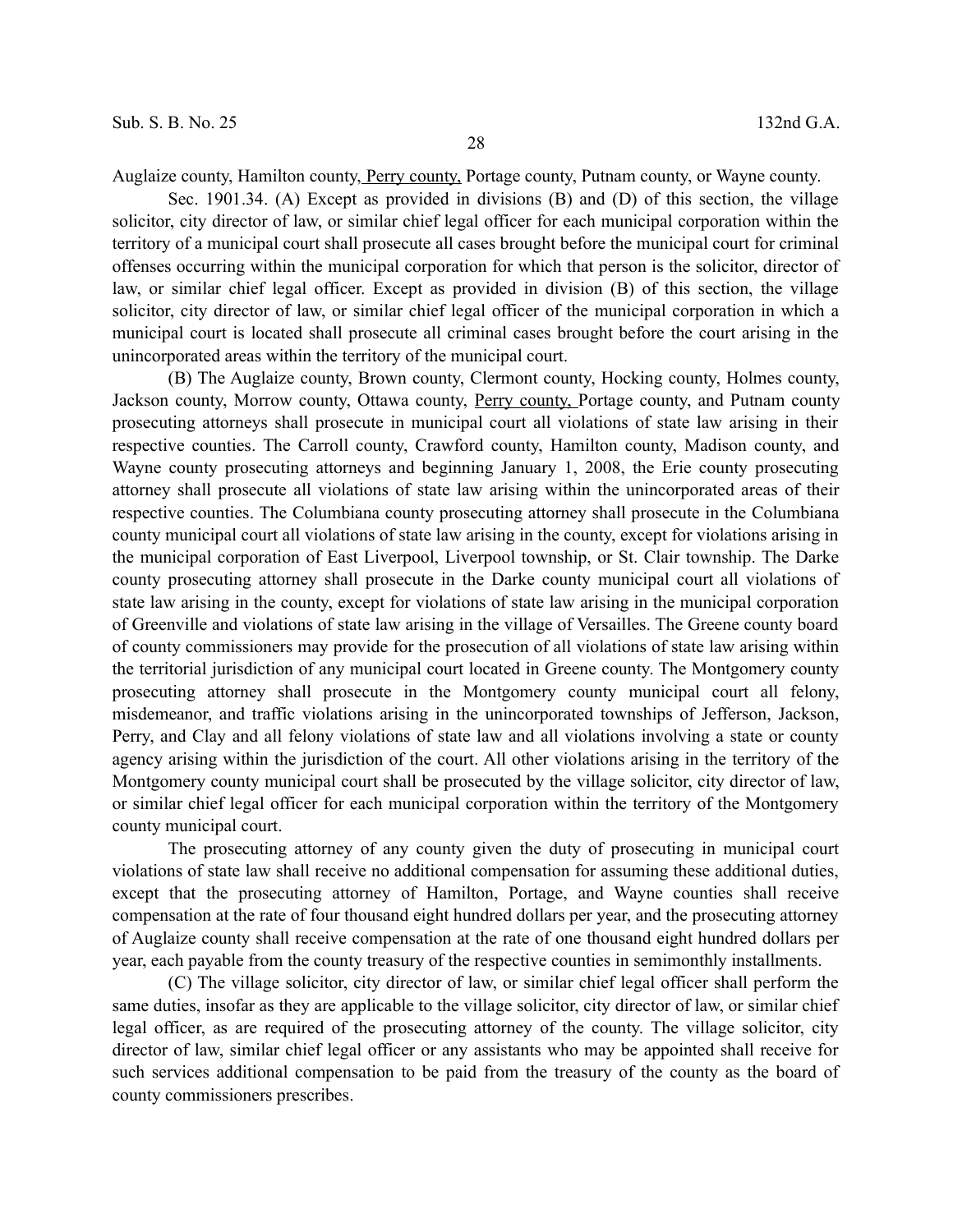(D) The prosecuting attorney of any county, other than Auglaize, Brown, Clermont, Hocking, Holmes, Jackson, Morrow, Ottawa, Perry, Portage, or Putnam county, may enter into an agreement with any municipal corporation in the county in which the prosecuting attorney serves pursuant to which the prosecuting attorney prosecutes all criminal cases brought before the municipal court that has territorial jurisdiction over that municipal corporation for criminal offenses occurring within the municipal corporation. The prosecuting attorney of Auglaize, Brown, Clermont, Hocking, Holmes, Jackson, Morrow, Ottawa, Perry, Portage, or Putnam county may enter into an agreement with any municipal corporation in the county in which the prosecuting attorney serves pursuant to which the respective prosecuting attorney prosecutes all cases brought before the Auglaize county, Brown county, Clermont county, Hocking county, Holmes county, Jackson county, Morrow county, Ottawa county, Perry county, Portage county, or Putnam county municipal court for violations of the ordinances of the municipal corporation or for criminal offenses other than violations of state law occurring within the municipal corporation. For prosecuting these cases, the prosecuting attorney and the municipal corporation may agree upon a fee to be paid by the municipal corporation, which fee shall be paid into the county treasury, to be used to cover expenses of the office of the prosecuting attorney.

Sec. 1907.11. (A) Each county court district shall have the following county court judges, to be elected as follows:

In the Adams county county court, one part-time judge shall be elected in 1982.

In the Ashtabula county county court, one part-time judge shall be elected in 1980, and one part-time judge shall be elected in 1982.

In the Belmont county county court, one part-time judge shall be elected in 1992, term to commence on January 1, 1993, and two part-time judges shall be elected in 1994, terms to commence on January 1, 1995, and January 2, 1995, respectively.

In the Butler county county court, one part-time judge shall be elected in 1992, term to commence on January 1, 1993, and two part-time judges shall be elected in 1994, terms to commence on January 1, 1995, and January 2, 1995, respectively.

Until December 31, 2007, in the Erie county county court, one part-time judge shall be elected in 1982. Effective January 1, 2008, the Erie county county court shall cease to exist.

In the Fulton county county court, one part-time judge shall be elected in 1980, and one parttime judge shall be elected in 1982.

In the Harrison county county court, one part-time judge shall be elected in 1982.

In the Highland county county court, one part-time judge shall be elected in 1982.

In the Jefferson county county court, one part-time judge shall be elected in 1992, term to commence on January 1, 1993, and two part-time judges shall be elected in 1994, terms to commence on January 1, 1995, and January 2, 1995, respectively.

In the Mahoning county county court, one part-time judge shall be elected in 1992, term to commence on January 1, 1993, and three part-time judges shall be elected in 1994, terms to commence on January 1, 1995, January 2, 1995, and January 3, 1995, respectively.

In the Meigs county county court, one part-time judge shall be elected in 1982.

In the Monroe county county court, one part-time judge shall be elected in 1982.

In the Morgan county county court, one part-time judge shall be elected in 1982.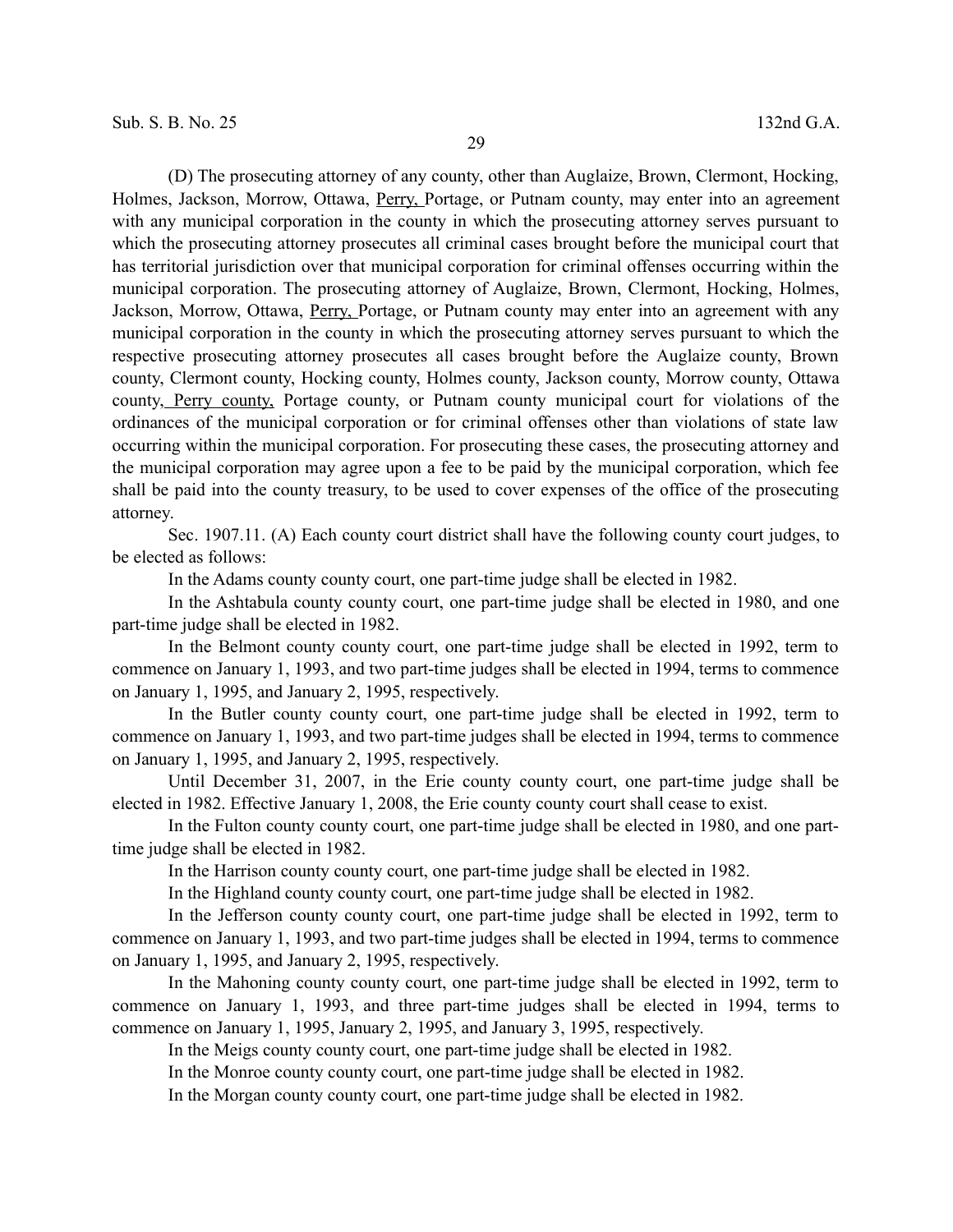In the Muskingum county county court, one part-time judge shall be elected in 1980, and one part-time judge shall be elected in 1982.

In the Noble county county court, one part-time judge shall be elected in 1982.

In the Paulding county county court, one part-time judge shall be elected in 1982.

In the Perry county county court, one part-time judge shall be elected in 1982.

In the Pike county county court, one part-time judge shall be elected in 1982.

Until December 31, 2006, in the Sandusky county county court, two part-time judges shall be elected in 1994, terms to commence on January 1, 1995, and January 2, 1995, respectively. The judges elected in 2006 shall serve until December 31, 2012. The Sandusky county county court shall cease to exist on January 1, 2013.

In the Trumbull county county court, one part-time judge shall be elected in 1992, and one part-time judge shall be elected in 1994.

In the Tuscarawas county county court, one part-time judge shall be elected in 1982.

In the Vinton county county court, one part-time judge shall be elected in 1982.

In the Warren county county court, one part-time judge shall be elected in 1980, and one parttime judge shall be elected in 1982.

(B)(1) Additional judges shall be elected at the next regular election for a county court judge as provided in section 1907.13 of the Revised Code.

(2) Vacancies caused by the death or the resignation from, forfeiture of, or removal from office of a judge shall be filled in accordance with section 107.08 of the Revised Code, except as provided in section 1907.15 of the Revised Code.

SECTION 2. That existing sections 1901.01, 1901.02, 1901.03, 1901.07, 1901.08, 1901.31, 1901.312, 1901.34, and 1907.11 of the Revised Code are hereby repealed.

SECTION 3. That section 729.10 of Am. Sub. H.B. 483 of the 130th General Assembly, as most recently amended by Sub. H.B. 471 of the 131st General Assembly, be amended to read as follows:

Sec. 729.10. (A)(1) There is hereby created the Criminal Justice Recodification Committee, consisting of twenty-four members. Three members shall be members of the Senate, appointed by the President of the Senate. Two of those members shall be members of the majority party in the Senate and one shall be a member of the minority party in the Senate. Three members shall be members of the House of Representatives, appointed by the Speaker of the House of Representatives. Two of those members shall be members of the majority party in the House of Representatives and one shall be a member of the minority party in the House of Representatives. One member shall be a current or former Justice of the Supreme Court, appointed by the Chief Justice of the Supreme Court. One member shall be the Director of Rehabilitation and Correction or the Director's individual designee. One member shall be the Director of Youth Services or the Director's individual designee. Three members, not more than two of whom shall be members of the same political party, shall be judges jointly appointed by the President of the Senate and the Speaker of the House of Representatives after consulting with the Chief Justice of the Supreme Court, with each judge being a judge of a court of appeals, judge of a court of common pleas, judge of a municipal court, or judge of a county court.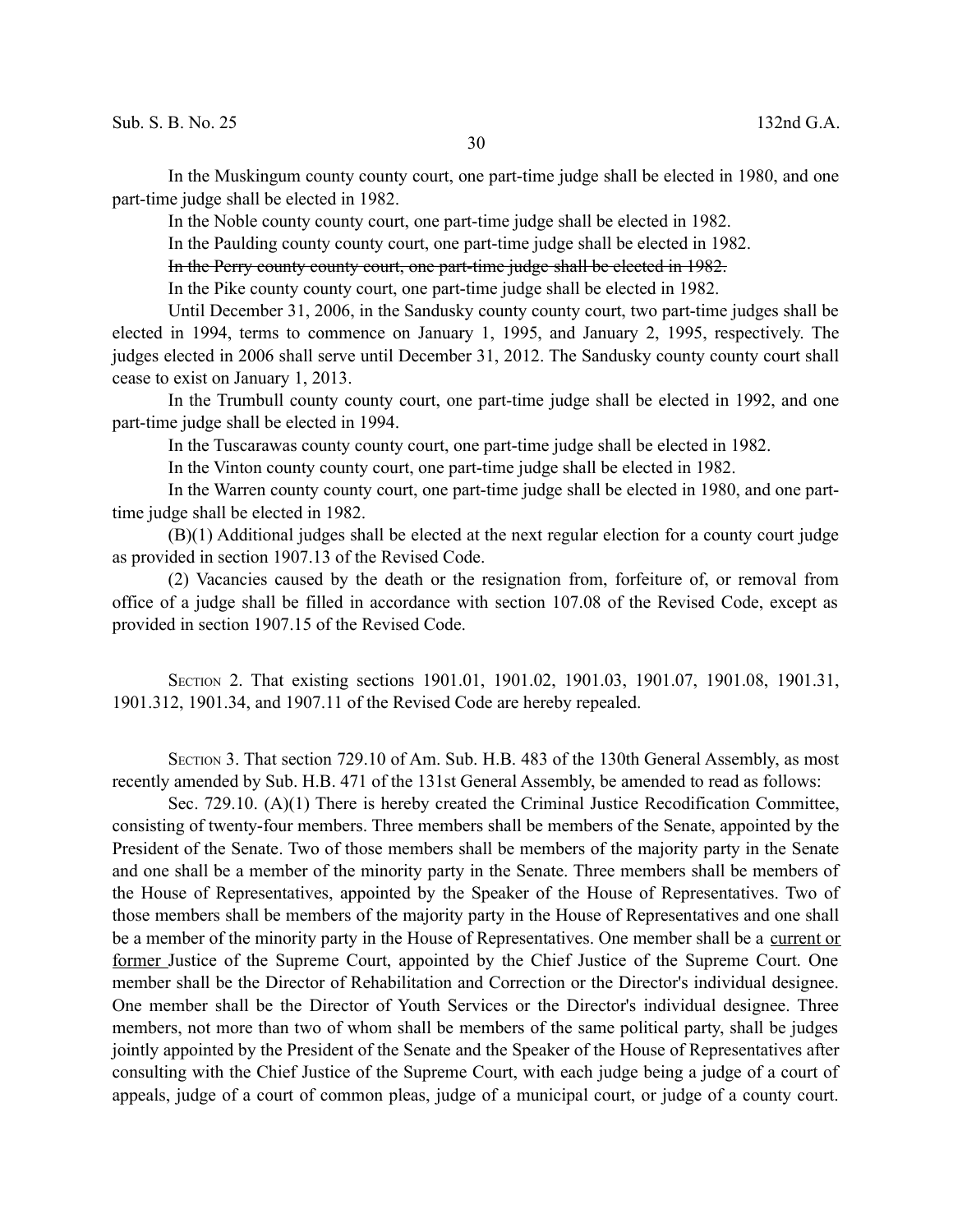The following twelve members, not more than seven of whom shall be members of the same political party, shall be jointly appointed by the President of the Senate and the Speaker of the House of Representatives after consulting with the appropriate state associations, if any, that are represented by these members: one current or former sheriff; one peace officer of a municipal corporation or township; three prosecutors, each of whom is a county prosecuting attorney or a full-time city prosecuting attorney; three attorneys whose practice of law primarily involves the representation of criminal defendants; one member of the Ohio State Bar Association; one representative of community corrections programs; one representative of community addiction services providers or community mental health services providers; and one representative of a juvenile justice organization.

All appointed members of the Committee shall be appointed by the specified appointing authority not later than thirty days after July 1, 2015. All members of the Committee who are elected officials and whose term of office expires prior to January 1, 2017, shall serve until the expiration of their term of office committee ceases to exist under division (C) of Section 729.11 of Am. Sub. H.B. 483 of the 130th General Assembly. Any vacancy on the Committee shall be filled in the same manner as the original appointment.

When the President of the Senate and the Speaker of the House of Representatives make their appointments to the Committee, they shall consider adequate representation by race and gender.

(2) As used in division  $(A)(1)$  of this section:

(a) "Community addiction services provider" and "community mental health services provider" have the same meanings as in section 5119.01 of the Revised Code.

(b) "Community corrections programs" has the same meaning as in section 5149.30 of the Revised Code.

(B) The Committee initially shall meet not later than sixty days after July 1, 2015. At its initial meeting, the Committee shall organize, select a Chairperson and Vice-chairperson and any other necessary officers, and adopt rules to govern its proceedings. The Committee shall meet as necessary at the call of the Chairperson or on the written request of eight or more of its members. Thirteen members of the Committee constitute a quorum, and the votes of a majority of the quorum present shall be required to validate any action of the Committee. All business of the Committee shall be conducted in public meetings.

The members of the Committee shall serve without compensation, but each member shall be reimbursed for the member's actual and necessary expenses incurred in the performance of the member's official duties on the Committee. In the absence of the Chairperson, the Vice-chairperson shall perform the duties of the Chairperson.

(C) The Committee has the same powers as other standing or select committees of the General Assembly. The Committee may consult with, and seek and obtain research and technical services and support from, any individual, organization, association, college, or university. All state and local government agencies and entities shall cooperate with the Committee in the performance of its duties under this section and Section 729.11 of Am. Sub. H.B. 483 of the 130th General Assembly.

SECTION 4. That existing Section 729.10 of Am. Sub. H.B. 483 of the 130th General Assembly, as most recently amended by Sub. H.B. 471 of the 131st General Assembly, is hereby repealed.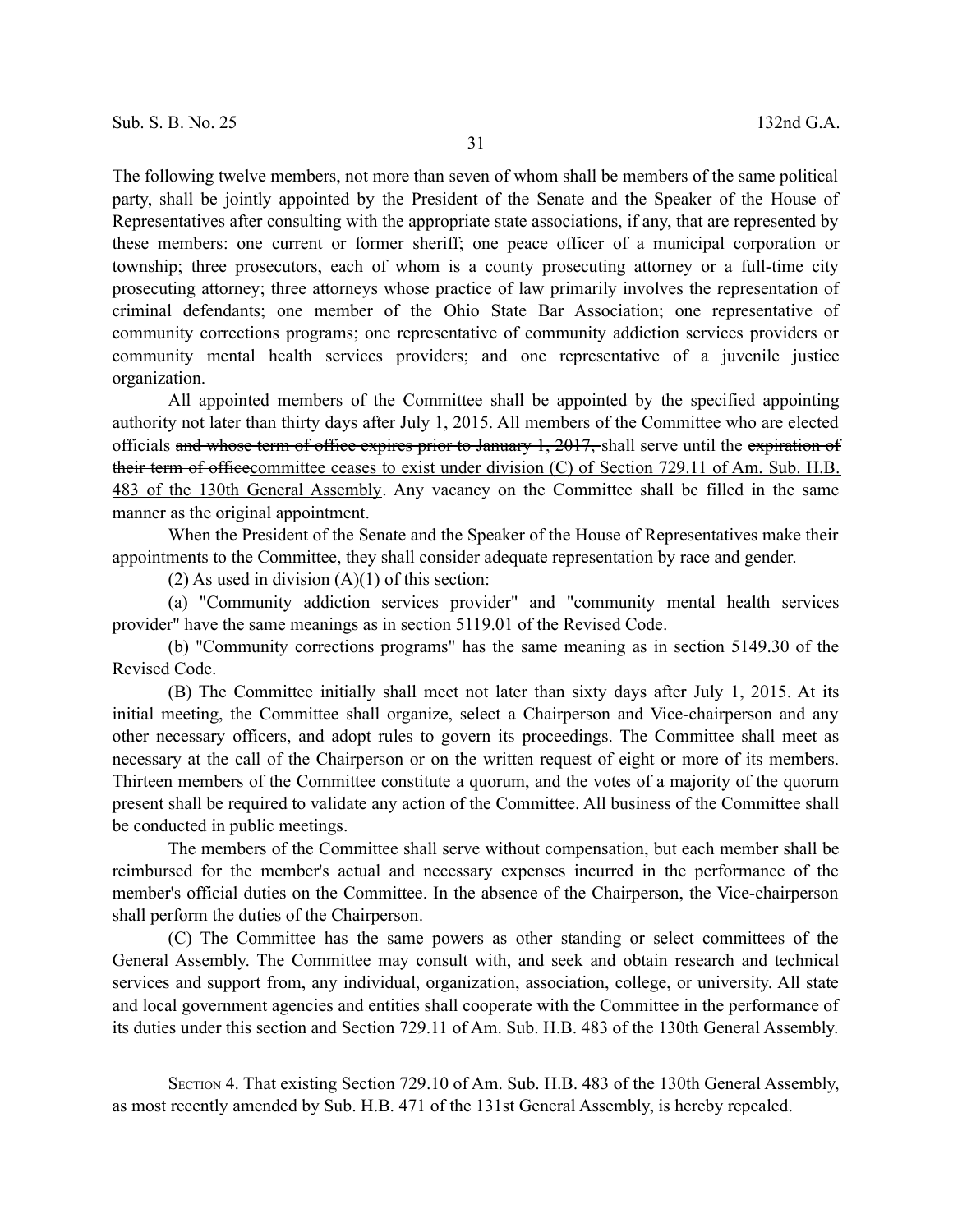SECTION 5. (A) Effective January 1, 2018, the Perry County County Court is abolished.

(B) All causes, judgments, executions, and other proceedings pending in the Perry County County Court at the close of business on December 31, 2017, shall be transferred to and proceed in the Perry County Municipal Court on January 1, 2018, as if originally instituted in the Perry County Municipal Court. Parties to those causes, judgments, executions, and proceedings may make any amendments to their pleadings that are required to conform them to the rules of the Perry County Municipal Court. The Clerk of the Perry County County Court or other custodian shall transfer to the Perry County Municipal Court all pleadings, orders, entries, dockets, bonds, papers, records, books, exhibits, files, moneys, property, and persons that belong to, are in the possession of, or are subject to the jurisdiction of the Perry County County Court, or any officer of that court, that pertain to those causes, judgments, executions, and proceedings at the close of business on December 31, 2017.

(C) All employees of the Perry County County Court shall be transferred to and shall become employees of the Perry County Municipal Court on January 1, 2018.

(D) Effective January 1, 2018, the part-time judgeship in the Perry County County Court is abolished.

SECTION 6. Sections 1901.01, 1901.02, 1901.03, 1901.31, 1901.312, 1901.34, and 1907.11 of the Revised Code, as amended by this act, shall take effect January 1, 2018.

SECTION 7. Section 1901.34 of the Revised Code is presented in this act as a composite of the section as amended by both Am. Sub. H.B. 238 and Sub. H.B. 338 of the 128th General Assembly. The General Assembly, applying the principle stated in division (B) of section 1.52 of the Revised Code that amendments are to be harmonized if reasonably capable of simultaneous operation, finds that the composite is the resulting version of the section in effect prior to the effective date of the section as presented in this act.

SECTION 8. This act is hereby declared to be an emergency measure necessary for the immediate preservation of the public peace, health, and safety. The reason for such necessity is to provide continuity in the membership of the Criminal Justice Recodification Committee so that they may continue to complete the important work to which they are charged. Therefore, this act shall go into immediate effect.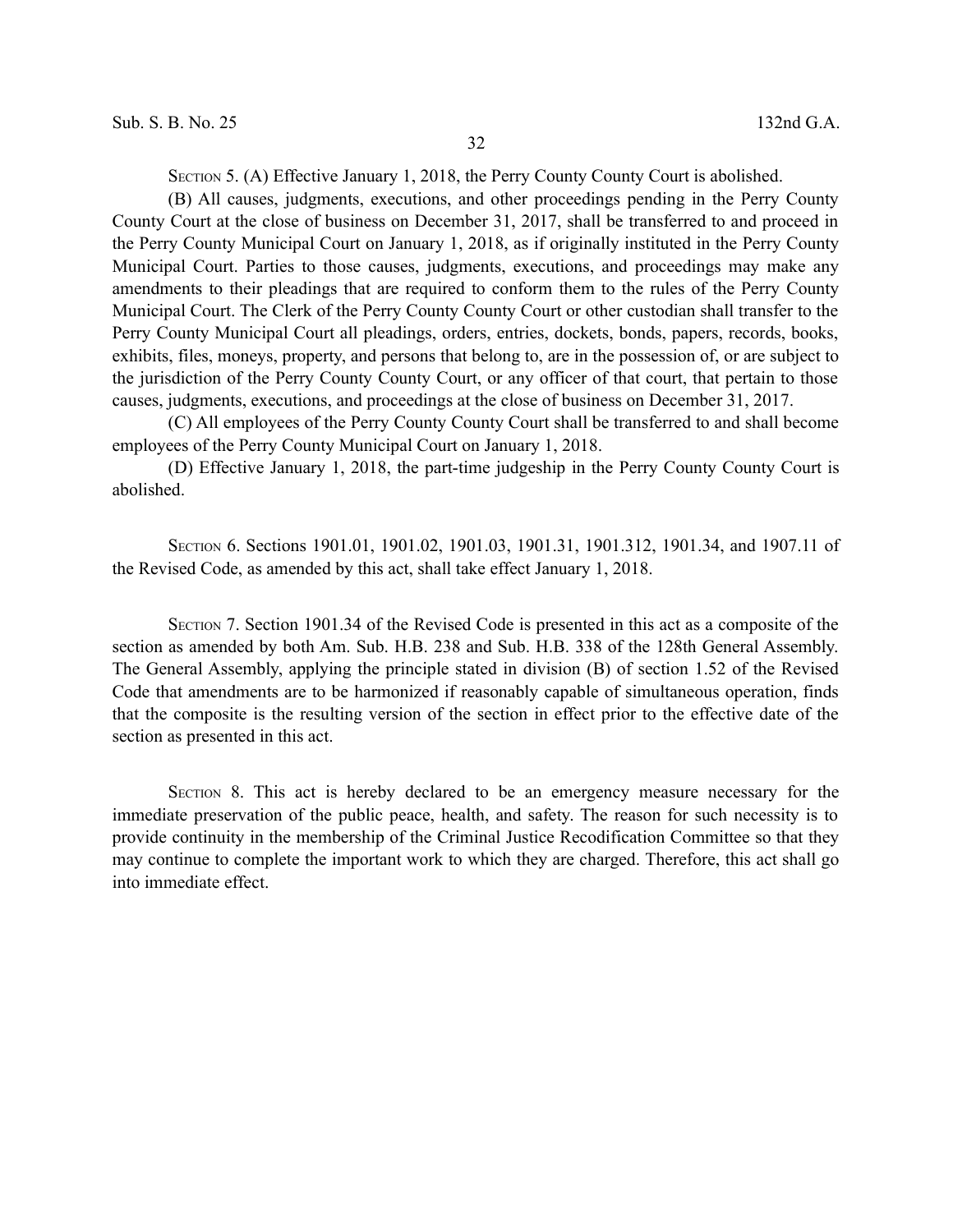|  | Passed 20 20 |           |
|--|--------------|-----------|
|  |              |           |
|  |              |           |
|  |              | Governor. |